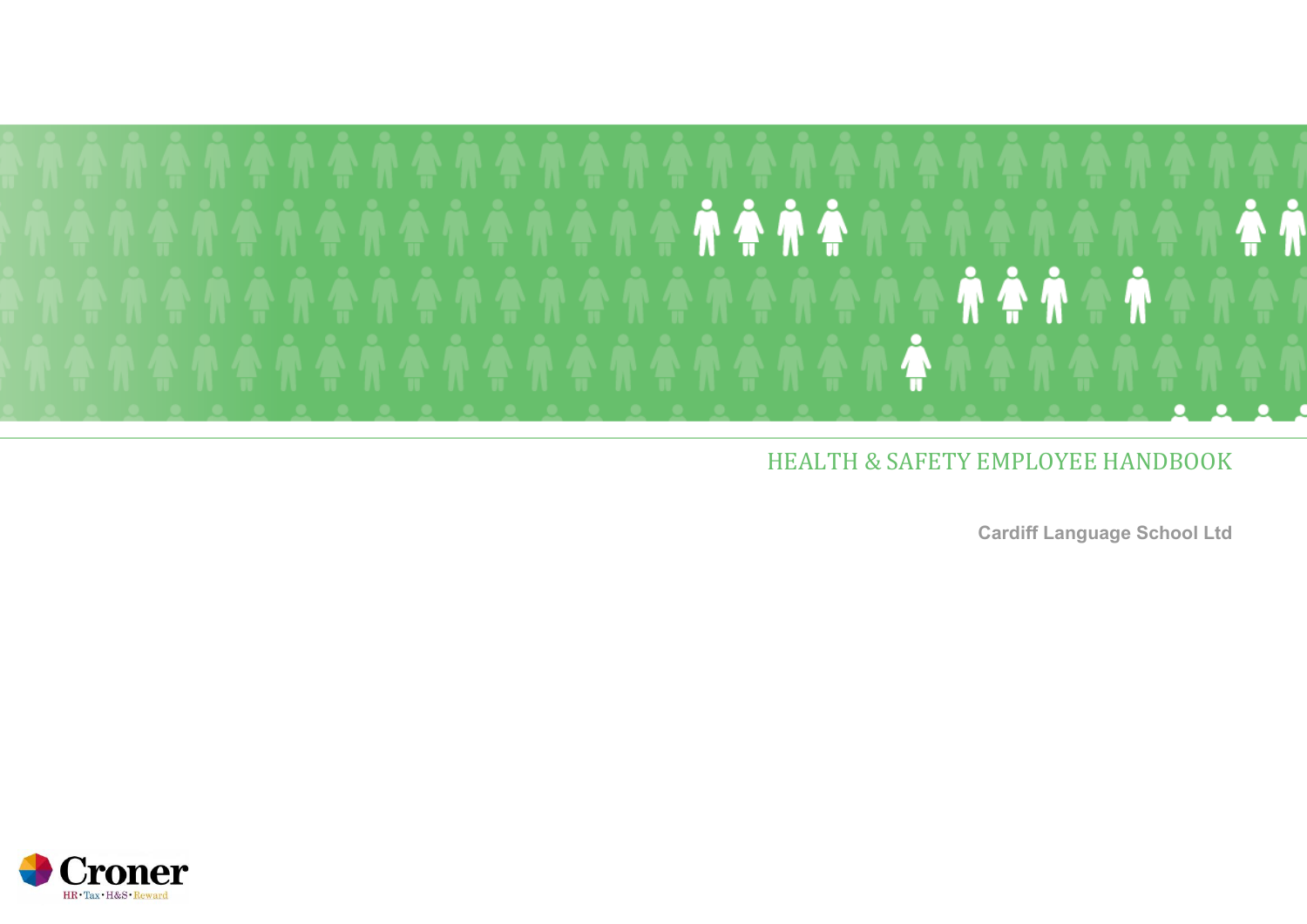### Contents

# Page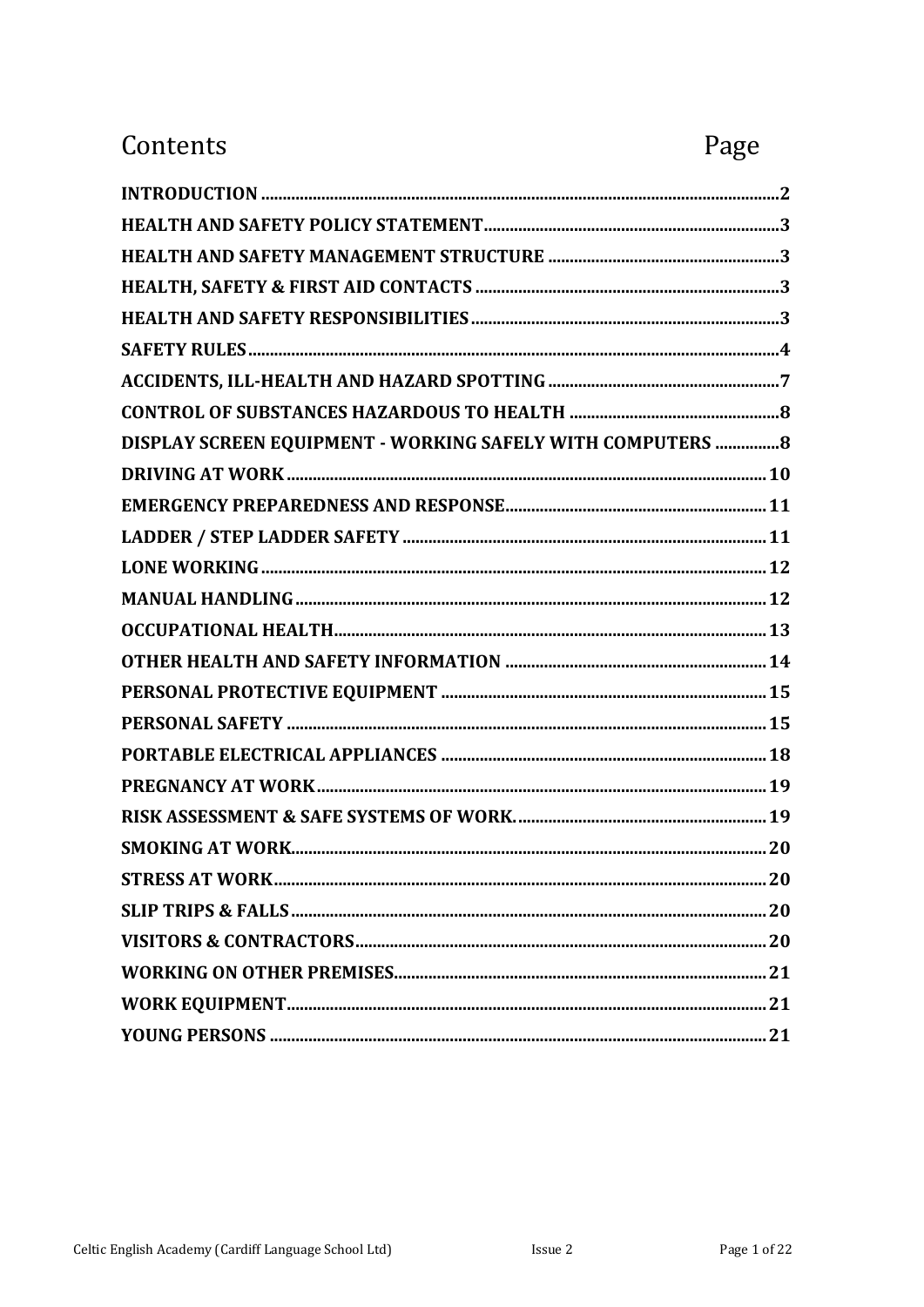# <span id="page-2-0"></span>Introduction

Our Organisation is committed to identifying and managing health and safety risks, meeting legislative requirements and achieving best practice standards. We'll do this by:

- Recognising the value and importance of our people and ensuring we all play a part in creating a safe and healthy working environment for ourselves, those we work with, and the public.
- Establishing an environment and culture that drives the prevention of injury and ill health.
- Providing our people with the right balance of knowledge, understanding and skills to enable all work to be carried out safely.
- Providing a clear and effective health and safety management system and delivering against challenging targets.
- Continuously improving our health and safety culture and performance.

In this way we will deliver a performance we're proud of.

#### **We recognise that the benefits of good safety management are:**

- Safety for administration staff, directly employed site operatives, sub-contractors, the self-employed and the general public
- Reduced number of accidents and ill-health
- Protection of our best interests and reputation
- Compliance with legal duties
- Happier, better-motivated staff
- Greater operating efficiency.

#### **If we fail to manage health and safety correctly the result could be:**

- Injuries and ill-health to administration staff, employed site operatives, sub-contractors, the selfemployed and the general public
- Loss of business through interruptions/bad publicity
- Time spent investigating accidents instead of working towards our goals
- Disruption of our activities through absence following injury or as a result of ill health
- Disruption of our activities through defending claims and criminal actions
- Increased insurance premiums
- Feelings of personal guilt
- Criminal prosecution by enforcing authority
- Fines, imprisonment or other penalties imposed by a court of law.

As stated in the Health & Safety Act 1974 everybody has a responsibility to protect the health and safety of themselves and others when carrying out any activity.

Please take a few minutes to read this health and safety hand book and to familiarise yourself with the rules and requirements. If you have any questions, or are unsure of anything contained in this hand book, please speak to your Line Manager or the Health & Safety Responsible Person.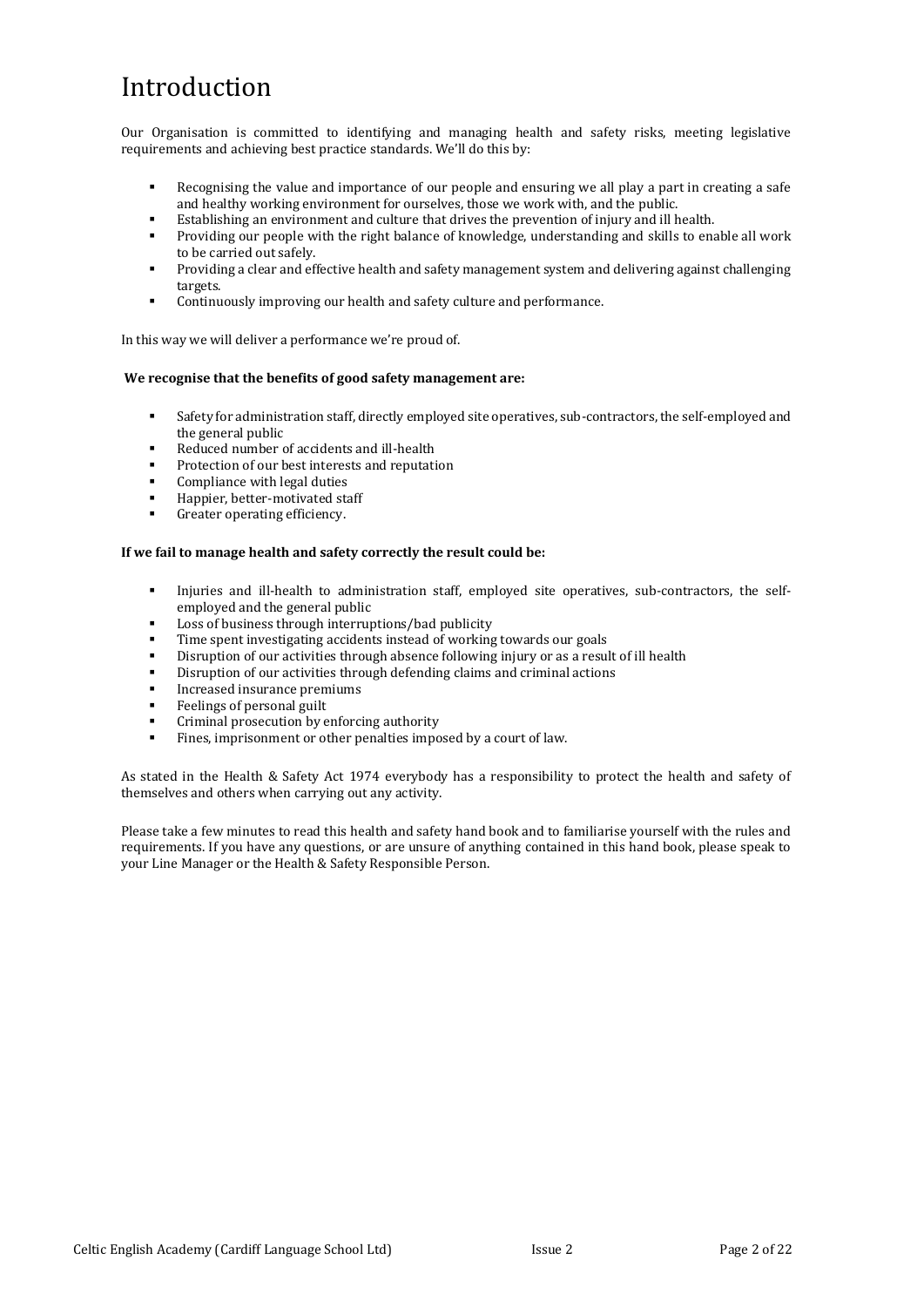# <span id="page-3-0"></span>Health and Safety Policy Statement

Our Health and safety Policy Statement expresses our clear commitment to minimise adverse effect to the health and safety of employees and others from our business activities.

It is essential that all management and staff comply with the policy and help to achieve its specific requirements.

To view the latest version of our Health and Safety Policy please see company notice boards or go onto your Simplify Health & Safety System online.

## <span id="page-3-2"></span>Health and Safety Management Structure

The health and safety management structure for the organisation can be found on company notice boards or go onto your Simplify Health & Safety System online.

All Directors, heads of department, managers and team leaders who have people reporting to them have specific health and safety responsibilities.

# <span id="page-3-1"></span>Health, Safety & First Aid Contacts

Should you wish to raise a Health and Safety issue, your **Line Manager** should always be the first person to discuss it with. Information regarding health and safety contacts and safety representatives is also displayed on your "Health and Safety, What you need to know" sign.

Should you suffer an injury or feel unwell at work then contact your nearest first aider. Information relating to first aid can be obtained rom your line manager or first aid notices.

## <span id="page-3-3"></span>Health and Safety Responsibilities

### Employer H&S Responsibilities

Under Health and Safety legislation, as employers we follow general duties:

- To ensure so far as is reasonably practicable the health, safety and welfare of employees and others who may be harmed by our acts and omissions e.g. contractors, visitors, persons on work experience, neighbours and emergency services staff.
- Provide and maintain safe premises so far as is reasonably practicable.
- Provide safe plant and equipment so far as is reasonably practicable.
- Provide information, instruction, training and supervision as is necessary to ensure, so far as is reasonably practicable, the health and safety at work of employees.
- Provide and maintain so far as is reasonably practicable safe access and egress to the workplace.
- Provide and implement a Health and Safety Policy including a statement of intent, details of the company organisation for H&S and specific arrangements.
- Implement risk assessments covering all relevant workplace hazards and risks to health, safety and welfare both on and off site.
- Ensure that the company has access to competent Health and Safety advice.
- Communicate and consult with employees on Health and Safety matters.
- Respond to employee Health and Safety concerns.
- Investigate workplace accidents and, if necessary, report them to the enforcing authorities.

### Employee H&S Responsibilities

We are all responsible for acting in a safe manner whilst at work. By understanding our responsibilities and following our safety rules, we will be helping to comply with our legal duties and contributing to the safe running of our workplace.

Employees will ensure that they:

Are responsible for acting in a safe manner whilst at work.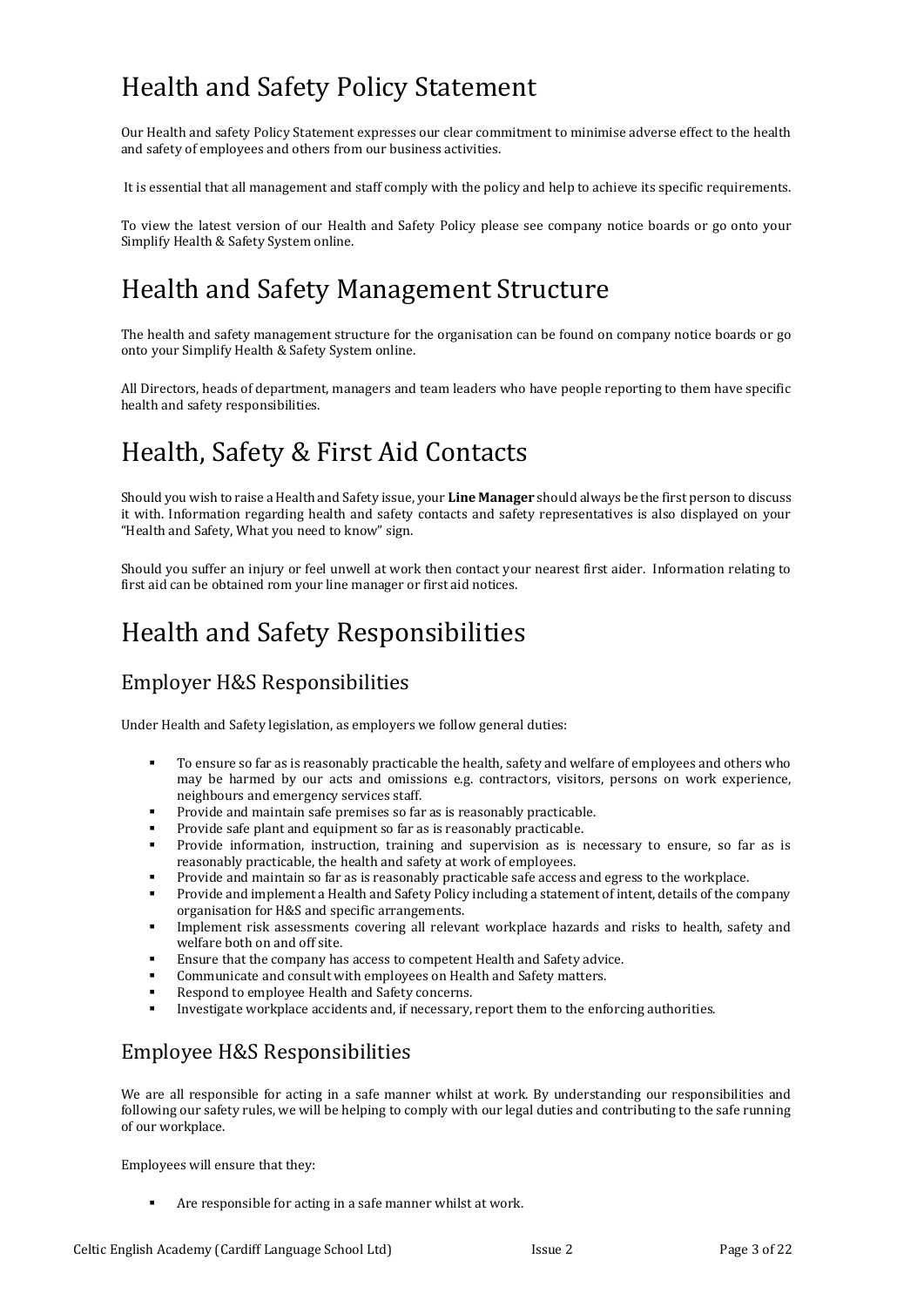- To take reasonable care of our own safety.
- To take reasonable care of the safety of others affected by what we do or fail to do.
- Not to interfere with or misuse, intentionally or recklessly, anything provided in the interests of safety.
- To co-operate so that we as individuals and our organisation can fulfil our legal duties e.g. comply with our safety rules.
- To set a good personal example in relation to health and safety
- Follow the requirements of our health and safety policy and management system.

#### **Employees who are First Aiders** will ensure that they:

- Administer First Aid in accordance with the current legislation and approved code of practice.
- Record all accidents that are reported to them in the Accident Book.
- Re-stock first aid boxes at regular intervals and when necessary.

#### **Employees who are Fire Marshal** will ensure that they:

Carry out the duties for which they are trained when emergency evacuation of the workplace is required.

Failure to carry out our individual Health and Safety duties may result in a breach of Section 7 of the Health and Safety at Work etc. Act 1974.

### <span id="page-4-0"></span>Safety Rules

### Introduction

This Section contains general safety rules for our premises and site based work activities.

Our safety rules are subject to periodic review in light of changes in legislation, best practice, technology and work methods.

Section 7 of the Health and Safety at Work etc.1974 places a duty on our employees to ensure their own health and safety and to ensure their actions do not adversely affect others. One way of fulfilling this requirement is comply with our safety rules and other instructions in all matters relating to health, safety and welfare at work.

Safety rules are to be complied with by all employees and others who may have to follow them in certain circumstances.

### General Health and Safety Rules – All Employees

Although they are generally low risk environments, offices can still be dangerous places and therefore it is extremely important that you work in accordance with the Company rules and procedures.

#### **ACCESS AND EGRESS**

- Keep material and other obstructions clear of passageways, in particular cables and stationery boxes, which can cause trips and falls.
- If it is necessary to leave material in accesses for short periods, make sure there is alternative safe access and mark the obstruction to highlight the danger.
- In the car park and areas surrounding the building, keep to recognised walkways and pedestrian routes as far as possible.

#### **ACCIDENTS AND HAZARD SPOTTING**

- Accidents resulting in injury must be recorded in the Accident Book. You must co-operate with Line Managers and persons with health and safety responsibilities where an investigation is performed following the accident.
- If you observe a potentially hazardous situation, report it immediately to your Line Manager.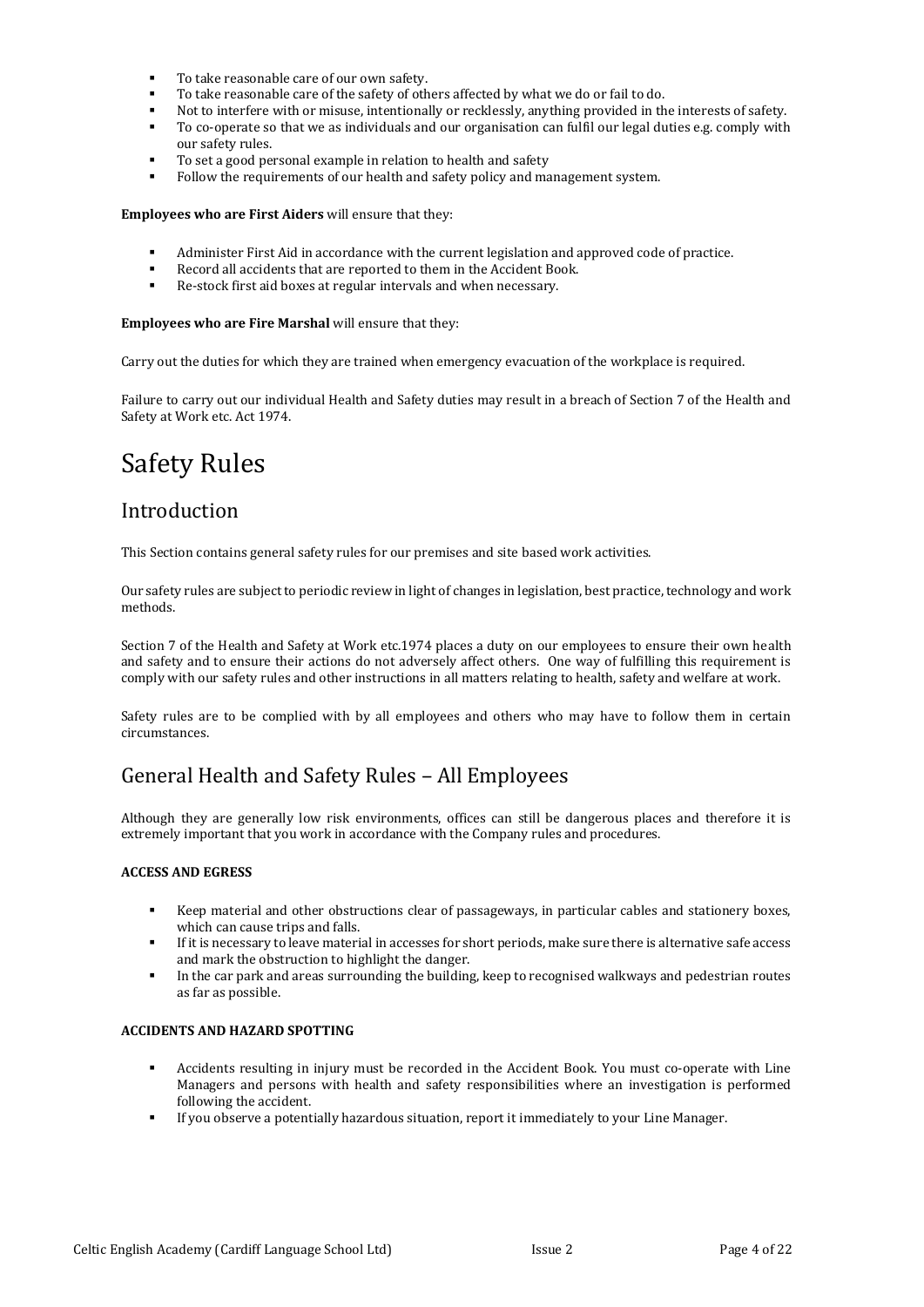#### **CONTRACTORS AND VISITORS**

- If contractors and visitors enter the offices and seem uncertain about correct procedures, refer them to your Line Manager.
- If you see contractors or visitors acting unsafely, report it to your Line Manager.
- Do not enter work areas where barriers or warning signs have been erected.

#### **CONSULTATION**

- You must follow the proper procedure when reporting conditions you consider to be unsafe or unhealthy by reporting to your Line Manager.
- Suggestions for improvements to health, safety and welfare standards can be referred to your Line Manager or health and safety representative.

#### **ELECTRICAL EQUIPMENT**

- Never tamper with electrical equipment or attempt to make repairs.
- Report electrical faults to your Line Manager so that timely repairs can be carried out by a competent person.
- Always ensure that covers and doors protecting electrical apparatus remain securely in place.
- Keep trailing electrical cables to a minimum to avoid creating tripping hazards. If cables have to cross passageways or traffic routes, cover them with a cable cover to avoid tripping.
- Do not enter a switch room or substation unless authorised to do so. If you do have occasion to enter, read carefully the information displayed.
- Always check equipment and cables for loose connections and exposed wiring before use and report any damage at the soonest opportunity.
- Do not overload sockets.
- Do not bring in personal electrical equipment onto company sites for use.

#### **EMERGENCY PROCEDURES**

- Familiarize yourself with the procedures for emergency evacuations including your designated fire assembly point.
- Always respond quickly to alarms and other emergency signals.
- Keep escapes routes clear.
- If you evacuate the premises follow the correct procedure and assemble at the designated area.

#### **STAIRS**

- Never run up or down stairs.
- Use the handrails provided.
- Do not carry items which may obstruct your line of vision.
- Never leave obstructions lying on stairs.
- Report any damaged or slippery surfaces to your line manager.

#### **FIRE PREVENTION**

- Familiarise yourself with the nearest Fire Exit(s) and your designated fire assembly point.
- Make sure you are familiar with escape routes so that you know which route to follow in an emergency.
- Read fire instructions displayed on the premises and follow the correct procedure in the event of fire.
- Get to know the location and types of extinguishers within your place of work.
- Ensure that fire equipment, fire exit routes and doors are kept clear of material and other obstructions.
- Never tamper with fire equipment leave it in its designated location unless you need to extinguish a fire.
- Ensure that you have a clear escape route when tackling a fire.
- Remove combustible and flammable material from your area on a regular basis.
- Only smoke in authorised places and make sure you extinguish matches, cigarettes, cigars or pipes in the receptacles provided.

#### **FIRST AID**

- First aid equipment has been provided for treating injuries. Read the notices displayed.
- Familiarise yourself with the location of first aid boxes and trained first aid personnel.
- Never interfere with or remove first aid equipment.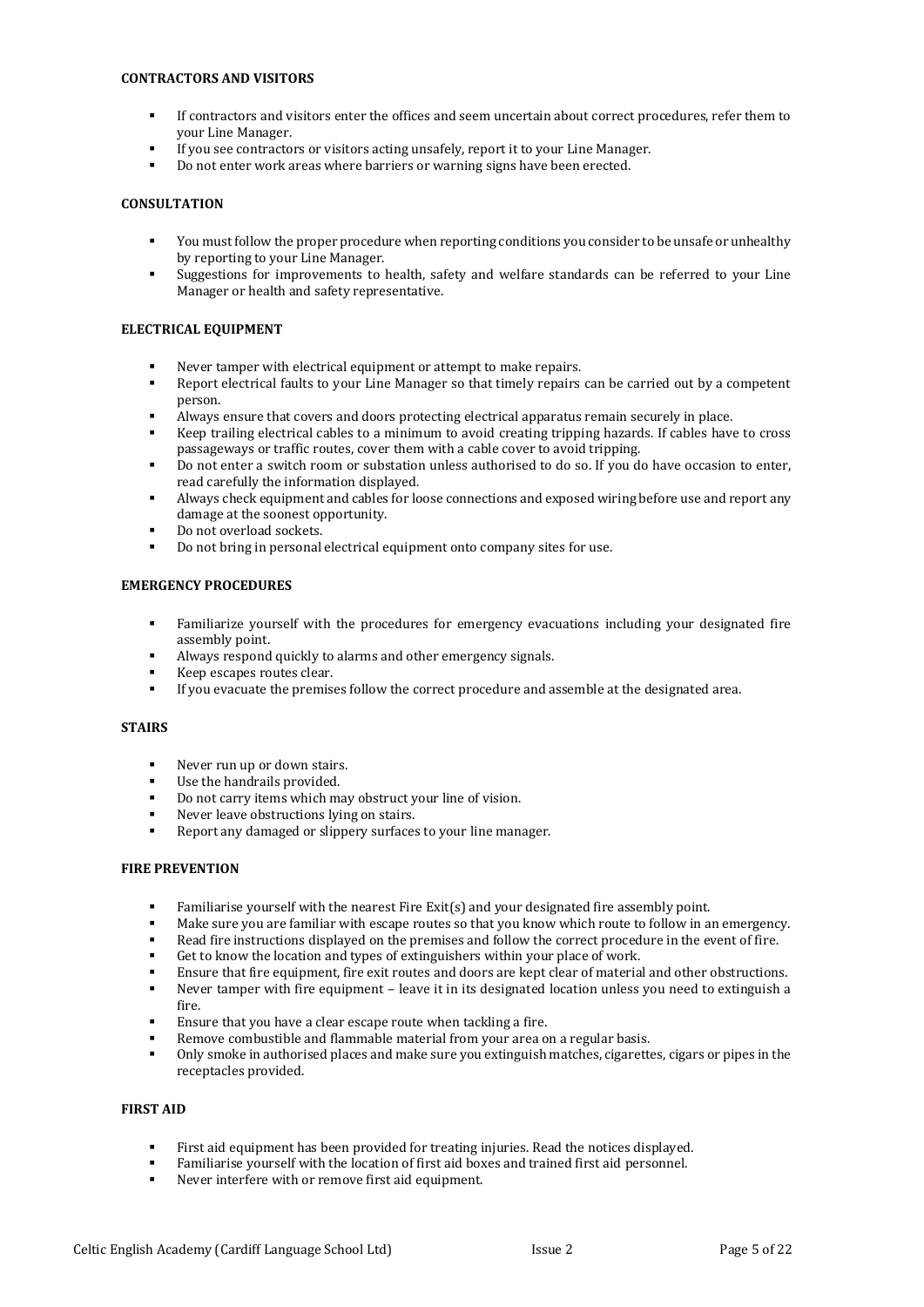Report all injuries no matter how slight so that proper treatment can be given. Ensure that details of injuries and treatment given are recorded in the site Accident Book.

#### **HOUSEKEEPING**

- Keep your work area tidy by removing unwanted waste regularly.
- Avoid clutter and keep a clean work area.
- Coil up cables when not in use.
- Clean up spills immediately.
- Never overload shelving.
- Keep walkways, passageways, fire exits and access to fire equipment clear at all times.

#### **LIFTING AND CARRYING**

- Use mechanical means wherever possible to remove or reduce the need for manual handling e.g. trolleys/sack barrows.
- Ensure your intended travel route is clear of obstructions.
- Plan the lift consider picking up, resting and putting down.
- Ask for assistance from colleagues if necessary.
- If you feel that you might cause yourself an injury while lifting or carrying, cease work and discuss the concerns with your Line Manager.

#### **SLIPS, TRIPS AND FALLS**

- Pay attention to where you are going people not looking out for obstruction cause many accidents.
- Walk Do not run.
- Clear up as you go put waste in the skips and bins provided. Do not assume that the cleaners will clean it up for you.
- Report poor floor conditions such as damage to carpeting or concrete floors.
- Wear suitable footwear at all times.
- Be particularly careful when carrying hot drinks.

#### **WELFARE FACILITIES**

- Try to keep welfare facilities and areas clean and tidy by wiping surfaces, hanging up clothes, rinsing basins and flushing toilets properly. Clean up after yourself and do not rely on someone else to do it for you!
- Report damaged or broken equipment to your line manager.
- Always wash your hands before eating and after using the toilet.

#### **HAZARDOUS SUBSTANCES**

Under no circumstances attempt to work with a hazardous substance unless a competent person has given you adequate instruction and training as to its correct and safe use, handling and storage.

#### **ALCOHOL AND DRUGS**

- Alcoholic drinks and unauthorised drugs are strictly prohibited on Company premises.
- Consumption of alcohol or unauthorised drugs on or off the premises during working hours is prohibited.

#### **DRIVING**

- If you are required to drive on company business you must maintain a current driving licence.
- You must also adhere to the Highway Code while driving and parking.

#### **PERSONAL PROTECTIVE EQUIPMENT**

Personal protective equipment provided for your safety must be worn when required.

#### **WORKING AT HEIGHT**

Consider if there is an alternative way of doing the job without working at height e.g. use extendible handheld tools or ask for help from a taller colleague.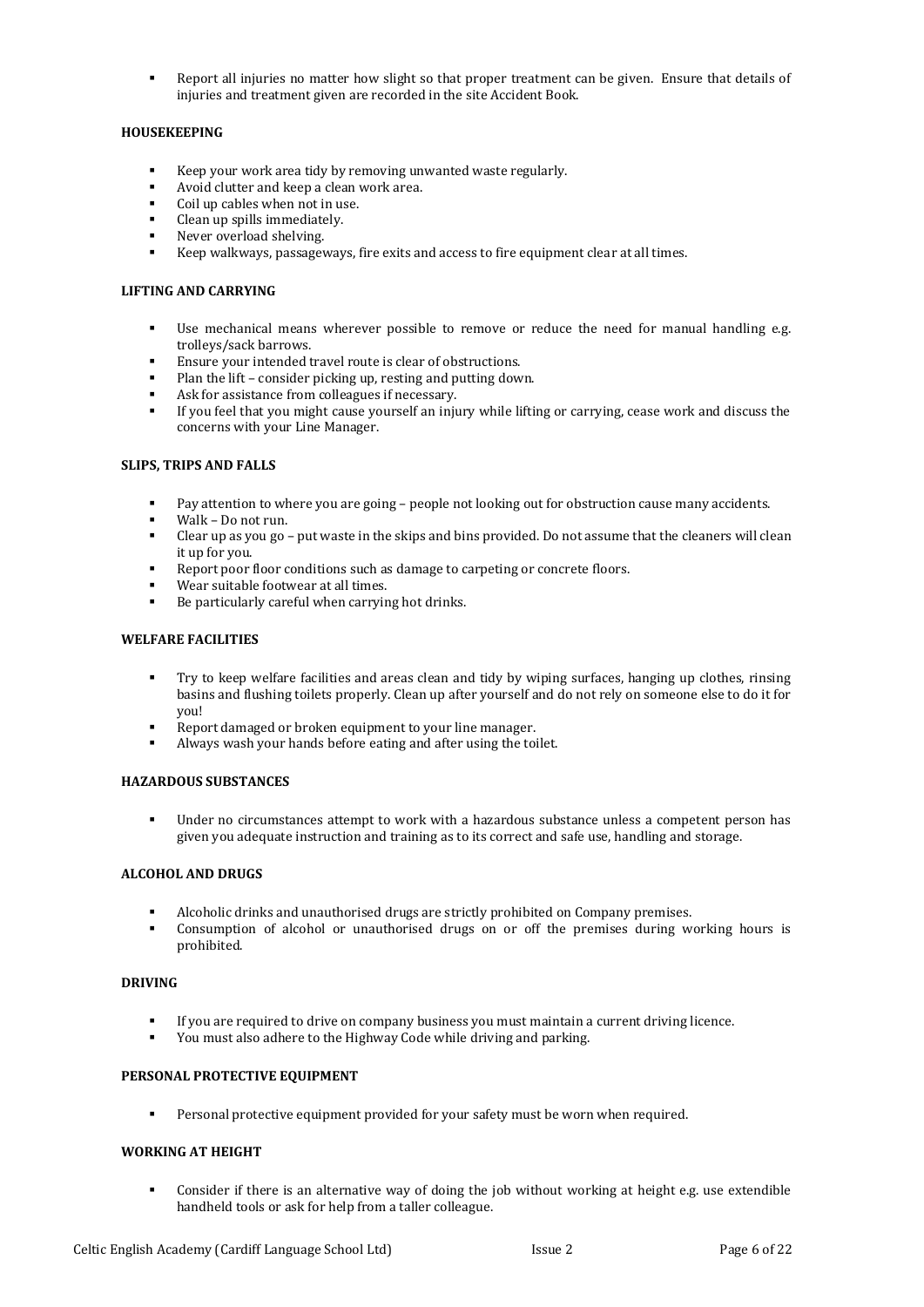- Ensure that any access equipment used for a job e.g. stepladder or step stool is suitable for the work. Wherever possible use the 'platform and rail' type ladders.
- Where possible try to store regularly used items where they are easily accessible from ground level.

### Safety Rules for Field-Based Employees

#### **HOME WORKING**

- You have a duty to take reasonable care of your own health and safety, and that of other people who may be affected by your activities at work.
- You also have a duty to co-operate with Management to enable the Company to comply with health and safety duties. This includes undertaking Display Screen Equipment Workstation self-assessments and other H&S assessments as requested.
- Use all work items provided by the company in accordance with the training and the instructions you have received.
- Inform your Line Manager of any work situation that could present a serious danger to health and safety or of any shortcomings in the Company's health and safety arrangements.
- Any accidents that arise out of or in connection to work while working at home should be reported to your Line Manager.
- Where deemed necessary by Management you must attend the office for H&S activities e.g. training, consultation and assessments.
- Where deemed necessary by Management, members of the Management Team or Safety Representatives may be required to visit your home working premises in order to undertake risk assessments.
- Conduct a visual inspection of portable electrical appliances in accordance with the portable electrical appliances section of this handbook.

#### **FIELD WORK / WORKING ON CLIENT SITES**

- If you feel that your safety is in imminent danger you must immediately withdraw from the area, notify the client contact/person in charge of the site/premises and then contact your Line Manager for further advice.
- When visiting other business premises comply with any safety rules and emergency procedures in place and wear any PPE required.
- Be aware of personal safety issues see the personal safety section of this Handbook.
- If manual handling is carried out (for example carrying a laptop or moving files from the boot of the car) then manual handling suitable techniques and control measures should be followed.
- Equipment provided in the interests of health, safety and welfare must not be interfered with or removed from site.
- Direct any concerns regarding Health & Safety to the client contact or person in charge of the site/premises.
- Strictly adhere to the client's smoking at work policy.
- If you are required to drive on company business you must maintain a current driving licence.
- While driving on company business you should follow the Highway Code at all times. See the section on driving at work in this handbook.

## <span id="page-7-0"></span>Accidents, Ill-Health and Hazard Spotting

#### **If you are involved in an accident:**

- If necessary, go to a place that is safe.
- If danger exists, raise the alarm.
- Seek assistance from other staff if required.
- Seek first aid assistance if necessary.
- Keep calm.
- Try to remember what happened.
- Report the accident to your Line Manager.
- Make an entry into the accident book (or get somebody to do it for you) as soon as practicable.

Remember: all accidents, work-related diseases and near misses must be reported to your Line Manager.

#### **If you witness an accident:**

- If necessary, go to a place that is safe.
- Remain calm.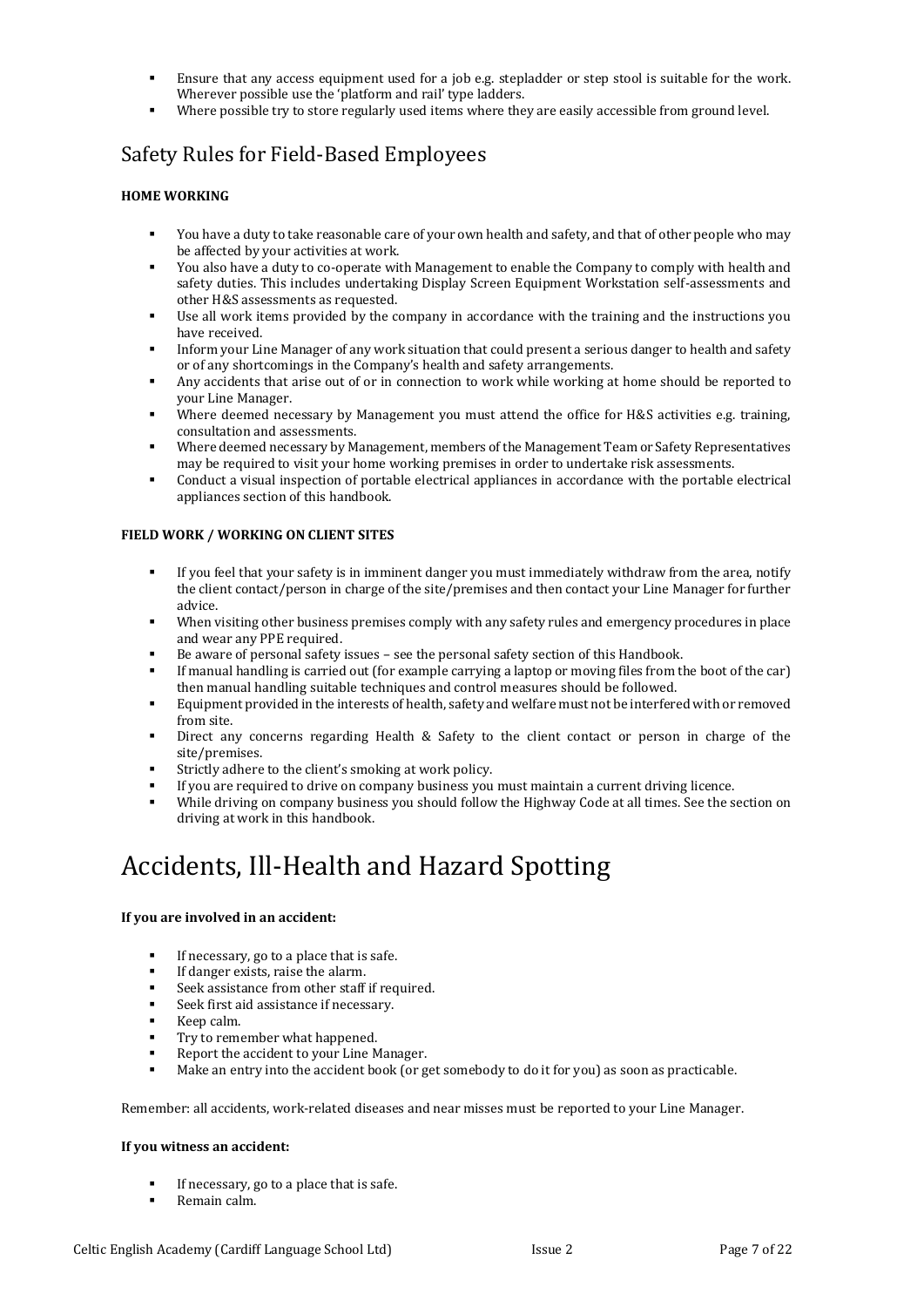- Raise the alarm if danger exists.
- Summon first aid assistance if required. See first aider contact details earlier in the handbook.
- Provide assistance to others if safe to do so.
- Prevent others from entering a place of danger, if safe to do so.
- Try to remember what happened.
- Report the accident or incident to a supervisor/line manager.

*Remember: do not put yourself at risk.*

#### **If you observe uncontrolled hazards:**

- Stop the hazardous activity.
- Withdraw immediately from the area if it is dangerous.
- Notify your Line Manager or, if they are unavailable, a Health and Safety representative.

# <span id="page-8-0"></span>Control of Substances Hazardous To Health

We require you to co-operate with the company to enable compliance with applicable legislation covering the use of hazardous substances.

Hazardous substances could be anything carcinogenic, corrosive, toxic, harmful, irritant, sensitising, explosive, flammable or oxidising. Hazardous substances could be in the form of chemicals or substances used in business activities or created as a result of business activities such as fumes, effluents, dusts and residues.

#### **Do**:

- Ensure you are adequately trained to use hazardous substances at work.
- Comply with the findings of any risk assessment dealing with the use of hazardous chemicals and, if appropriate, make use of information provided by labelling and safety data sheets
- Make proper use of control measures, including personal protective equipment. Always read the instructions and look at the levels marked on containers; and only use the substance in accordance with those instructions.
- Return equipment after use to any storage place and report any defects found in the equipment
- Attend medical examinations at the appointed time and give any information about their health that may reasonably be expected.
- Report any accident or incident involving substances hazardous to health.
- After using hazardous substances always wash your hands before using the toilet or eating and drinking.

#### **Don't**:

- Attempt to work with a hazardous substance unless a competent person has given you adequate instruction as to its correct and safe use, handling and storage.
- Mix hazardous substances together this may create even more harmful substances or reactions
- Attempt to dispose of substances by pouring them down drains or into water courses. Only dispose of waste substances as instructed by your supervisor.
- Eat or drink in areas where hazardous substances are present.

# <span id="page-8-1"></span>Display Screen Equipment - Working Safely with Computers

#### **Work pattern**

- Rotate work activities if possible. You should aim to spend around ten minutes in each hour carrying out work activities away from the computer.
- Take regular screen breaks.

#### **Your desk and equipment layout**

- Remove anything from under your desk which is causing you to twist when sitting.
- Arrange pieces of equipment you use frequently, e.g. the telephone, so you do not have to stretch to reach them.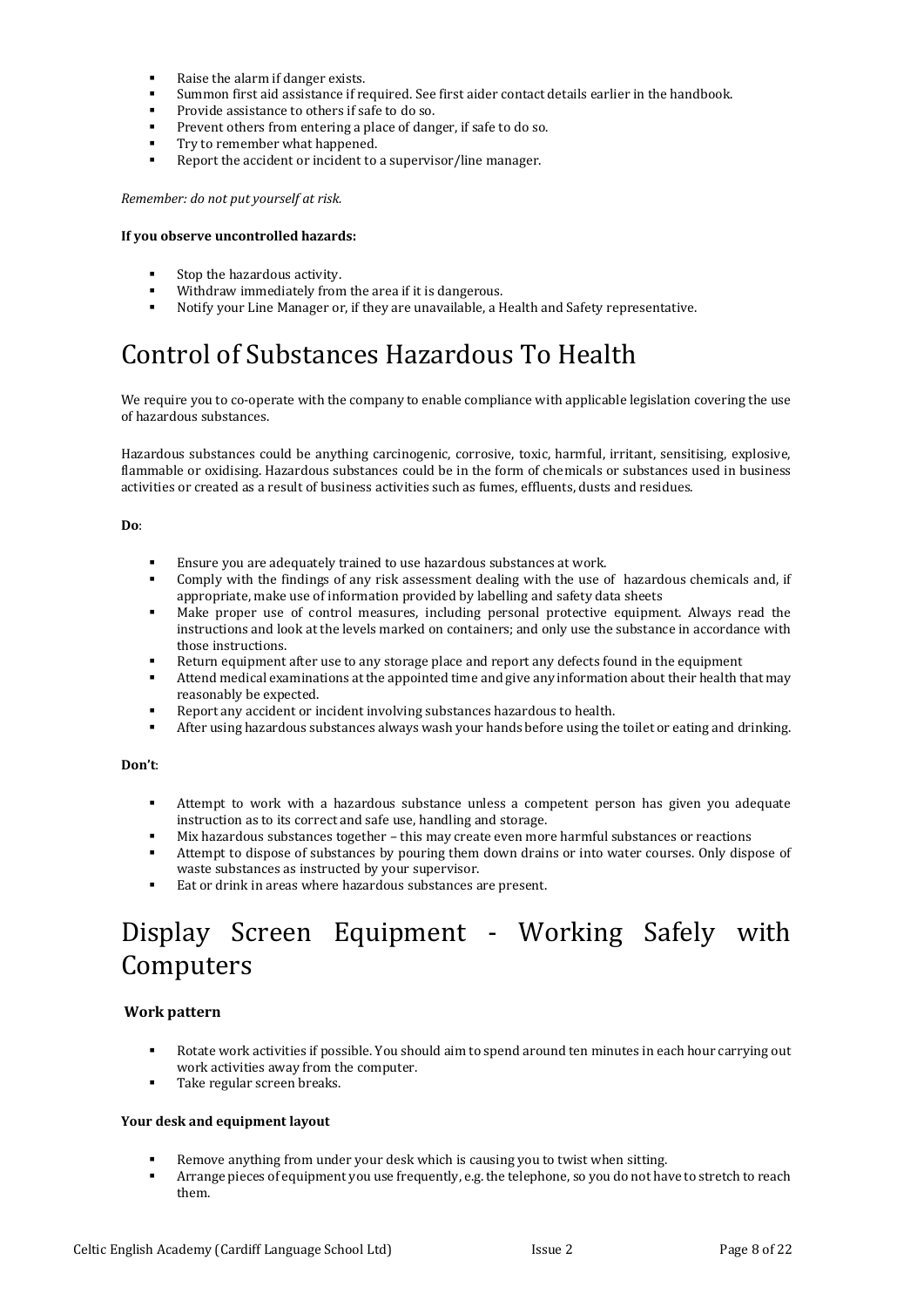- Use a document holder if you frequently refer to hard copy documents at the same time as working on your visual display unit e.g. when entering data.
- Do not cradle the telephone receiver between your neck and shoulder. A telephone headset should be requested if you spend prolonged periods on the phone at the same time as working on your visual display unit.

#### **Your chair**

- Adjust the seat height so you can work in comfort. Your elbows should be just above desk height.
- Sit close to your desk with your feet flat on the floor, or on a footrest if your feet do not comfortably reach the floor when you are sitting at the correct height in relation to your desk.
- Adjust your chair so it supports the small of your back.
- Adjust the chair back angle so you are sitting fairly upright.
- If possible, adjust seat length to give a small gap between the seat edge and the back of your knee.
- Adjust or remove chair armrests so you can sit close to your desk.

#### **Your monitor**

- Face your monitor directly i.e. square-on, with the screen at approximately arm's length away.
- Adjust the height of your screen so the top of your monitor is approximately level with your eyes, achieving a slightly downward viewing angle.
- Your screen should be tilted upwards slightly so it is perpendicular to your line of sight.
- Position your keyboard directly in front of you. Leave a little space in front of the keyboard so you can rest your arms between periods of keying.
- Position your mouse close to your body so you can use it without stretching.
- Sit close to your desk when typing or using the mouse. Your upper arms should be approximately vertical and your forearms approximately horizontal, with an elbow angle of around 90°.
- Maintain a neutral (straight) wrist posture when keying and using the mouse to avoid straining tendons and nerves.
- Avoid putting pressure on the underside of the wrist, e.g. from desk edges or hard wrist rests. Soft foam or gel-filled wrist rests and mouse pads can help minimise pressure and maintain a neutral wrist posture.
- When using the mouse, hold it lightly do not grip. Remove your hand from time to time and change hands periodically if you are able to work with either hand.
- Alternate between the keyboard and mouse use as much as possible when working. Use keyboard shortcuts to break up long periods of mouse use.

#### **Lighting and vision**

- Close blinds to avoid reflective glare.
- Adjust screen brightness and contrast to a comfortable level.
- Take regular screen breaks to avoid eye strain. Focus on distant objects. Conscious blinking helps if your eyes become dry.
- Use a task lamp where the overall level of light does not adequately meet your needs.
- Have regular eye tests. Contact your local HR department for free eye test vouchers. The company meets the cost of eye tests and spectacles required especially for visual display unit work.

If suffering from upper limb and muscle strains, head aches or eye strains, then report it to your line manager and also review your workstation set up to ensure it is correct.

#### **Workstation Setup**

The following diagram highlights the recommended ergonomic workstation setup: Check your workstation.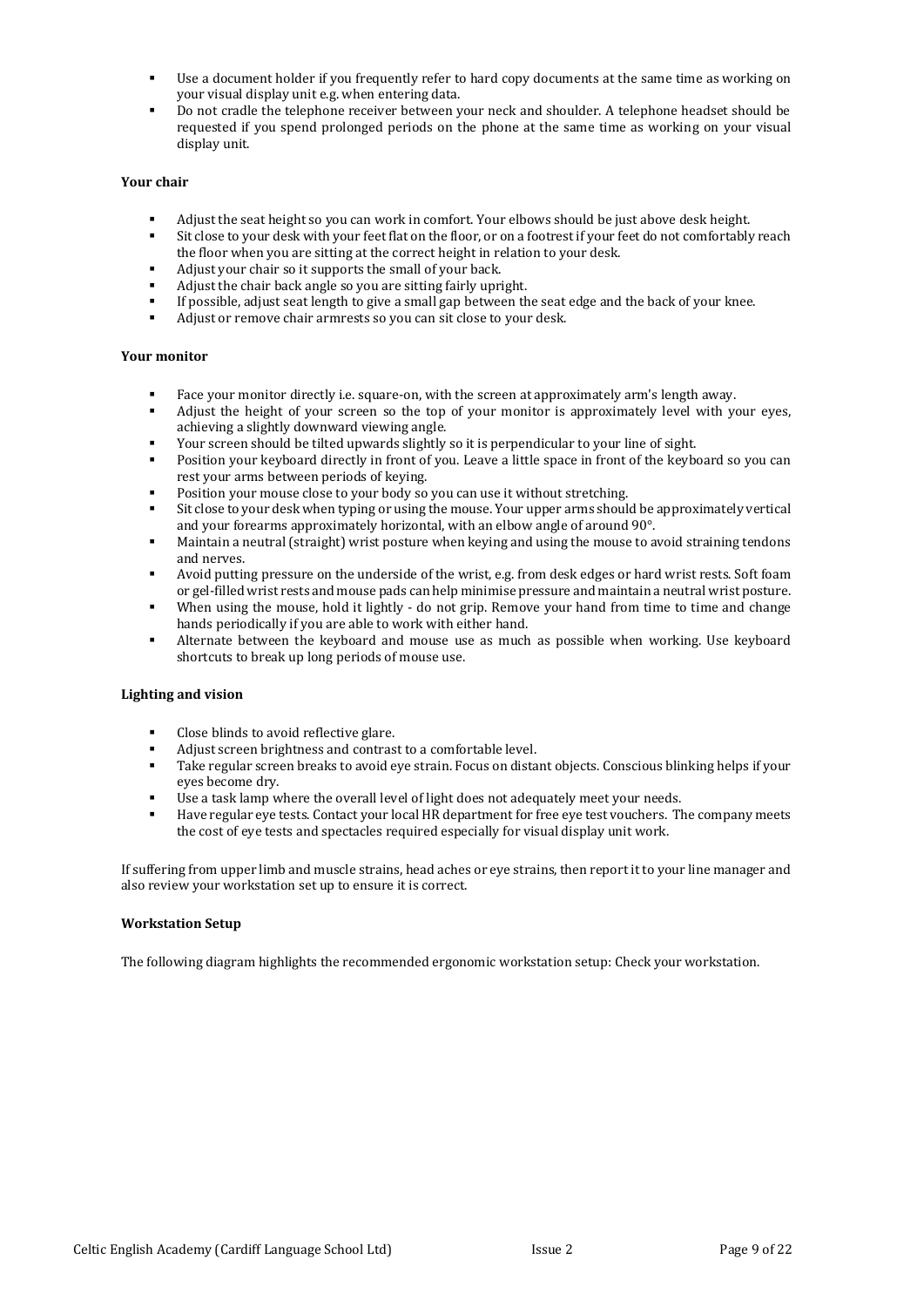

#### **Work-related Upper Limb Disorders (WRULDs)**

'Work-related Upper Limb Disorders' is a collective term for a number of physical conditions including upper limb strain injury, repetitive strain injury (RSI), tendonitis, tenosynovitis, over-use injuries, cumulative trauma disorder, muscle-tendon syndrome.

WRULDs can be caused or exacerbated by work with computers. If you find that you suffer from discomfort, aches and pains, swelling, and injury in the wrist, hand and arm area then inorm your Line Manager, who will be able to arrange an occupational health consultation for you. Furthermore seek medical input from your GP.

Where possible, AVOID the following when working:

- Looking down by tilting the head forward e.g. when looking at a computer monitor. The top of the screen should be level with your eye line.
- Leaning forward in your seat.
- Positioning arms away from the body e.g. lifting to the side, having your keyboard/mouse too far away or stretching forwards, for extended periods of time.
- Turning your head or trunk from a normal central position e.g. looking at a screen offset to one side. This posture causes the muscles of the neck to work asymmetrically and be under strain, resulting in pain and compression of nerves and blood vessels.
- Slouching in your seat or setting up the backrest incorrectly see above diagram.

### <span id="page-10-0"></span>Driving at Work

Members of staff that are required to drive as part of their work activities must comply with the requirements of the Company Car Policy.

In general you must not:

- Use a mobile phone while driving
- Drive under the influence of alcohol or drugs
- Smoke in any company cars, vans, lorries and enclosed tractors which other employees are expected to use
- Drive when tired.

You must ensure that: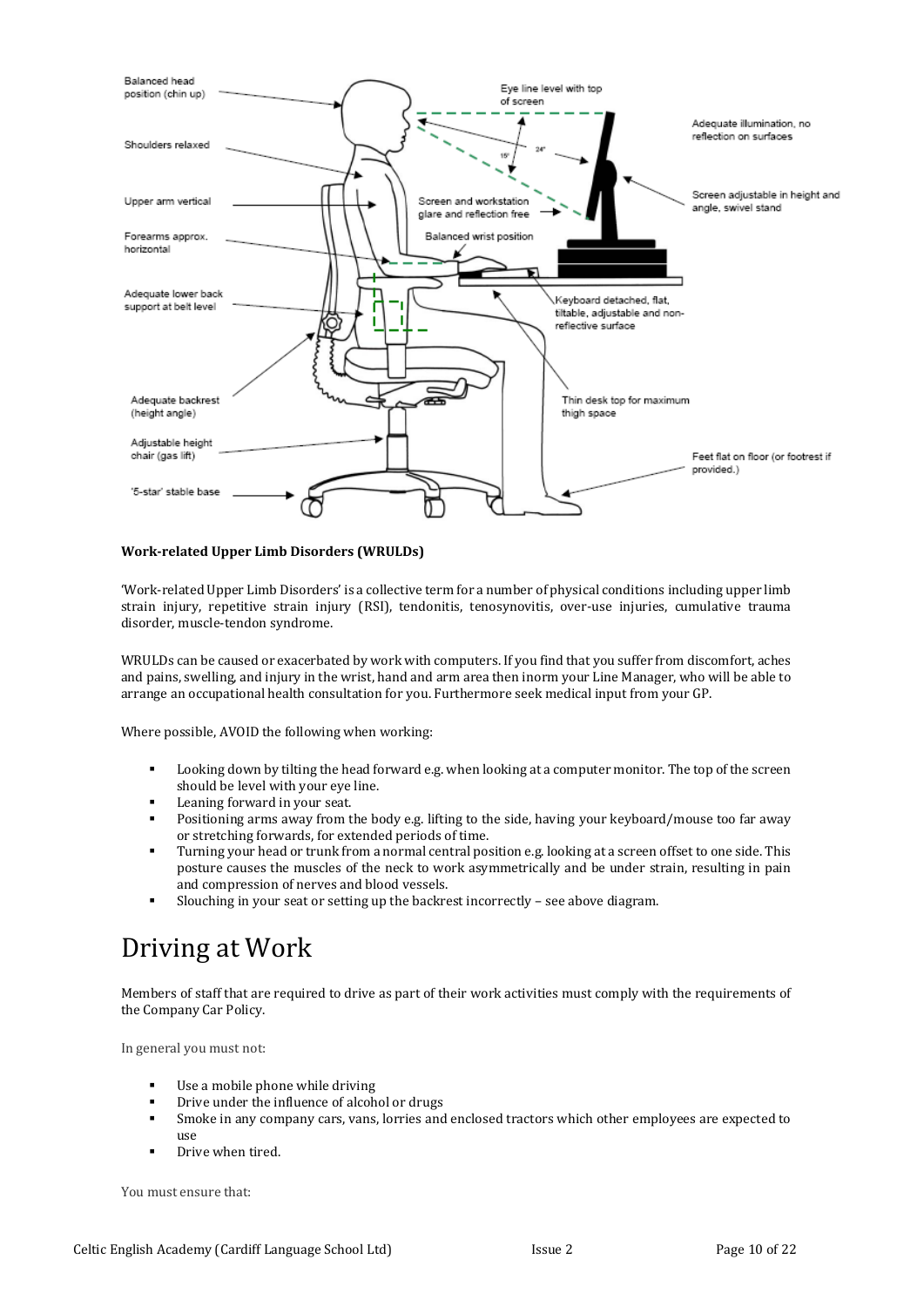- Yourself and any passengers wear a seatbelt while driving; this includes in vans and delivery vehicles
- If you use your own vehicle, you have insurance cover permitting use for work purposes
- Personal vehicles used for work purposes are taxed, MOT'd and road legal (with adequate tyre tread, functioning lights, etc)
- You comply with national speed limits and any driving restrictions imposed by road conditions.

Company drivers are required to submit their driver's license for checking on request of the company at any time.

## <span id="page-11-1"></span>Emergency Preparedness and Response

#### **Introduction**

The company has in place a suitable emergency plans. As part of this, it is important that you familiarise yourself with our emergency measures, evacuation procedures and assembly points.

#### **Emergency Measures**

If you discover a fire, or other emergency situations raise the alarm. In the event of a fire to warn others and evacuate the building. Shout 'Fire'; trigger the nearest fire alarm call point if available. Fire extinguishers are also provided – these should only be used by trained persons unless it is your only means of escape.

#### **What to do if you can smell gas in a building**

Smells of gas in a building are not normal and steps must be taken to eliminate a hazard or potential hazard that could arise from leaking gas. If you smell gas:

- Raise the alarm and inform you line manager immediately. Turn off the supply of gas to the building at the meter or cylinder. Don't assume that turning off at the meter will stop the leak, as it may be coming from a nearby main or service.
- Eliminate ignition sources by extinguishing any naked flames, preventing smoking, preventing striking of matches and lighters and by not touching any electrical switches.
- If lights are on, leave them on.
- Ventilate the building by opening all the doors and windows.
- Do not enter the gas-affected area.

#### **Emergency Evacuation**

In the event of an emergency where you need to evacuate the building immediately:

- Vacate the building by the nearest available safe Fire Exit and go to the designated fire assembly point(s),
- Follow the instructions of your area's Fire Marshal
- Do not stop to collect personal belongings or close or lock doors, do not use lifts
- If you have any visitors on site, accompany them to the designated fire assembly point $(s)$
- Do not re-enter the evacuated building until told safe to do so.

It is important that you familiarise yourself with your area's assembly point and the nearest available Fire Exits – refer to your local site escape exit plans. If in doubt, ask the designated Fire Marshal for your area.

# <span id="page-11-0"></span>Ladder / Step Ladder Safety

Where possible avoid working at height and only use ladders if you are permitted to use them at work. See your line manager if you are unsure.

Prior to using a ladder or step ladder, always do a quick check for:

- Missing, damaged or worn anti-slip feet (these are essential for good grip);
- Items stuck in the feet such as swarf, stones grease or dirt, preventing the feet from making direct contact with the ground;
- Mud, grease or oil either on the rungs or the stiles (the sides);
- Cracks in the rungs or stiles of the ladder;
- Missing, broken or weakened or bent rungs;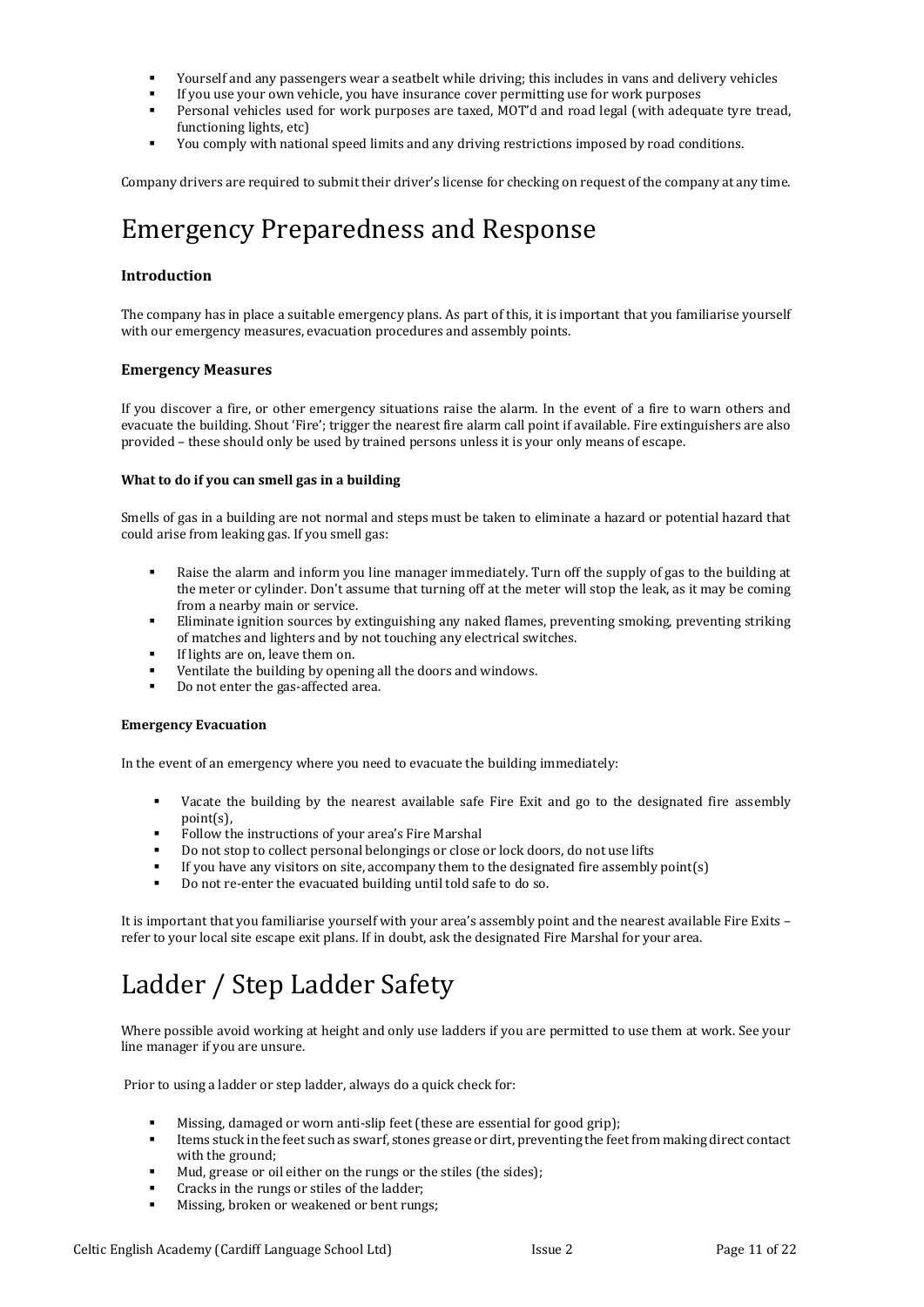- Missing or damaged tie rods;
- Cracked or damaged welds
- Missing or loose screws/ rivets.

Safe use of Ladders & Step Ladders:

- Ensure you are fit to use ladders or step ladder if you suffer from certain medical conditions or taking certain medicines (if in doubt speak to a medical professional) do not use them and ask someone else to perform the task.
- Ensure you wear clean robust sensible footwear (flat or low heel shoes) ensure laces are not trailing
- Ensure ladder or steps are stable and level
- Ensure no one is working below where you are working on a ladder (to avoid injuring persons if you drop an item while on the ladder / step ladder.

On a ladder or stepladder, don't:

- Move them while standing on the rungs/steps;
- Support them by the rungs or steps at the base;
- Slide down the stiles;
- Stand them on moveable objects, such as pallets, books, trolleys etc.

## <span id="page-12-1"></span>Lone Working

Lone workers are those "whose activities involve a large percentage of their working time operating in situations without the benefit of interaction with other workers or without supervision". This definition clearly covers those workers who carry out their work in isolation from others for significant periods.

The following are examples:

- people working at different times from others, eg:
	- o cleaners
	- o caretakers
	- o security staff
	- o maintenance staff
	- o carers
- Ensure you know the hazards of lone working, see lone working risk assessment. Follow control measures and safe systems of work put in place to safe guard you when conducting lone work activities
- Implement dynamic risk assessment while lone working
- Communicate with your supervisor / line manager regularly
- Carry and use any lone worker devices as required

# <span id="page-12-0"></span>Manual Handling

Manual Handling accidents account for more than a third of all accidents reported to the enforcing authorities. It is very important manual handling activities are avoided where possible or where required they are conducted properly using safe manual handling techniques.

The following are some general rules for safe lifting.

#### **Stop and think:**

- Never lift anything beyond your capability.
- If in doubt, get some help or speak to your Line Manager.

#### **Avoid the lift:**

- Is it necessary to manually lift the load?
- Can mechanical aids such as a trolley or sack barrow be used?

#### **Assess the load:**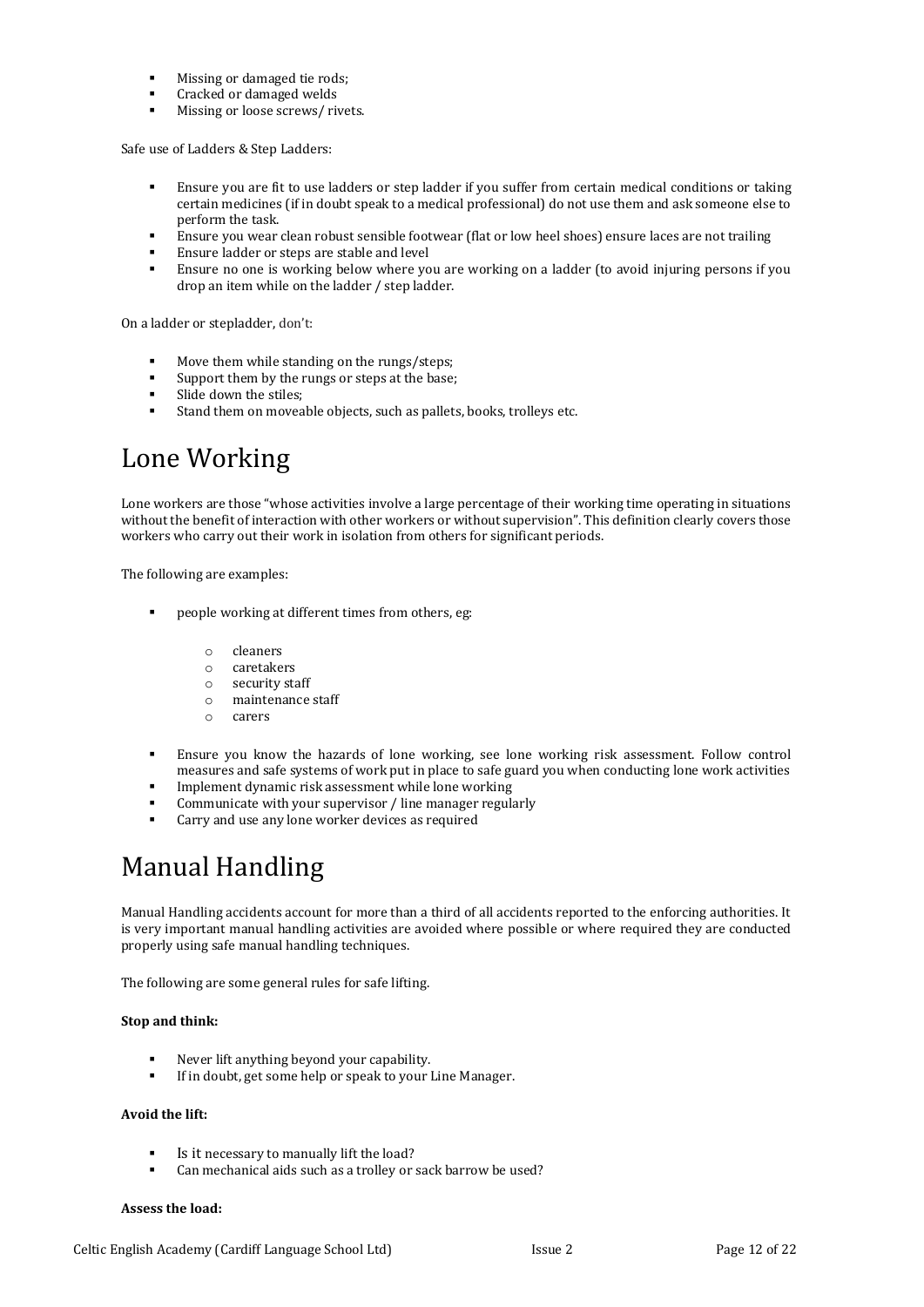- What is its weight?
- What is its shape and size?
- Is the heaviest side closest to your body?

#### **Plan the task:**

- Is the route clear?
- Do doors need opening?
- Is the route level?

#### **Team work:**

- Do you need help?
- Who will give instructions?

#### **Information:**

- Have you been trained to lift this load?
- Have you sought guidance from management?

#### **When lifting a load:**



# <span id="page-13-0"></span>Occupational Health

Occupational health addresses:

- The effects of work on health and the prevention of occupational disease
- The effects of health on work assessing the fitness of the job to the worker, not just the fitness of the worker for the job
- Rehabilitation and return to work after illness, injury or other absence
- Assisting the disabled to access work, stay in work and return to work after absence
- Managing work-related aspects of illness with multiple causations, e.g. heart disease or back pain, and helping employees make informed choices about lifestyle issues.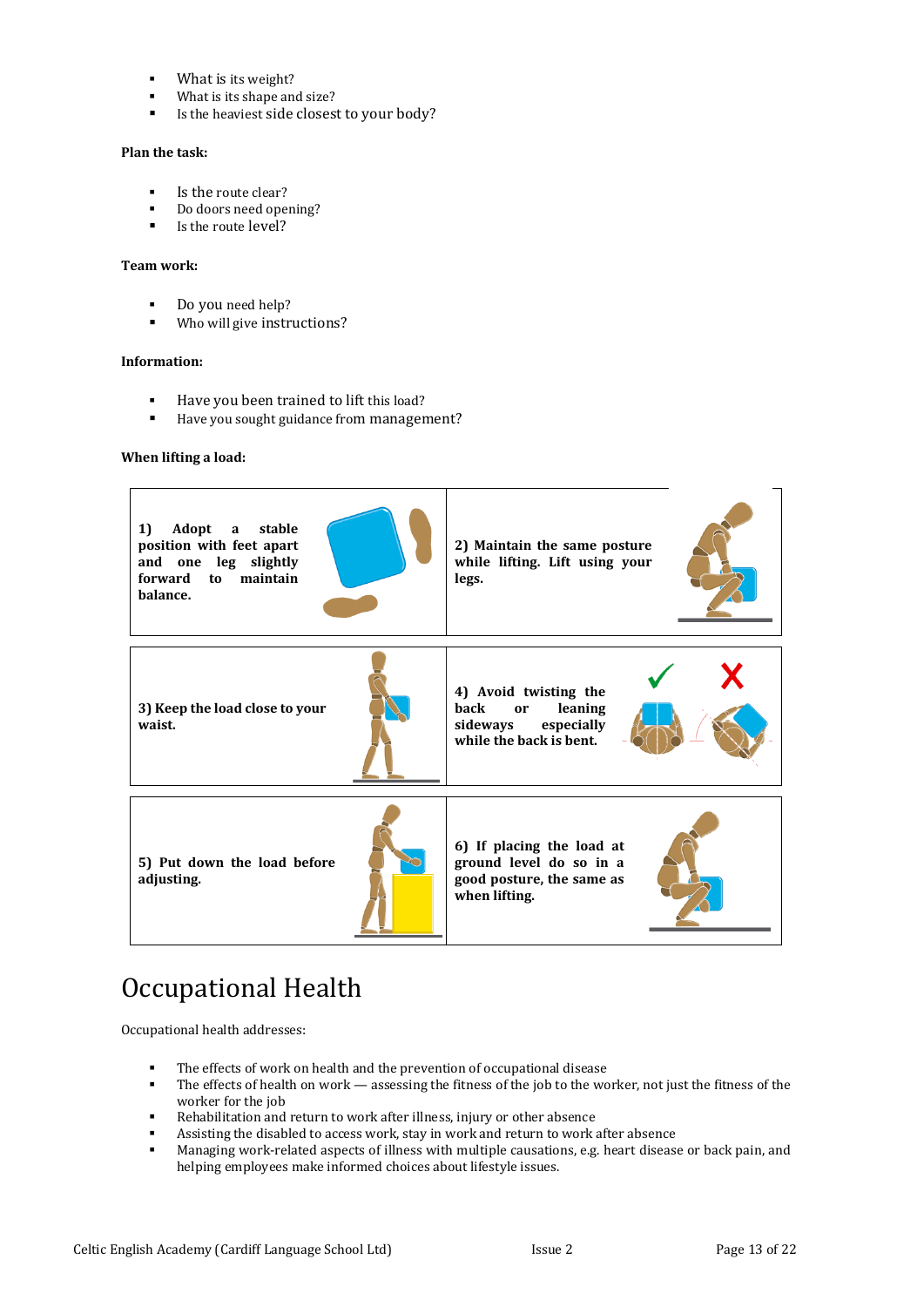We provide proactive and reactive occupational health services for our employees to help assess their health and identify reasonable adjustments to help and accommodate them and their conditions at work.

# <span id="page-14-0"></span>Other Health and Safety Information

Our H&S Management System is available to view online through our Croner Simplify Site. It contains the following:

- H&S Policy Statement (Statement of Intent)
- Organisation and Responsibilities
- Specific H&S Policies and Procedures
- Relevant H&S Records

#### **Health and Safety "What You Should Know" Law Poster**

The H&S Law Poster details the employee's rights under Health and Safety Law. It is on displayed in key locations around the site.

Fire Instructions detailing the action to take in event of an evacuation are posted in work areas throughout the premises.

First Aid signs are displayed in at key locations throughout the premises stating where first aid boxes are located and who the site first aiders are.

#### **General Health and Safety Information**

Further general H&S information is available on the Health and Safety Notice Board.

#### **Safety Signage**

The following are examples of common workplace Safety signs:

#### **Prohibition Sign**

This is prohibiting particular action that may increase danger e.g. smoking in a store where there are flammable liquids or no access for unauthorised persons.

Prohibition signs are round with a black pictogram on a white background with red edging and diagonal line.

#### **Warning Sign**

This sign gives warning of a hazard e.g. electricity).

The warning sign is triangular in shape and has a black pictogram on a yellow background with black edging.

#### **Mandatory Sign**

These signs are used when something must be done e.g. keeping fire doors closed.

The sign is round with white pictogram on a blue background.





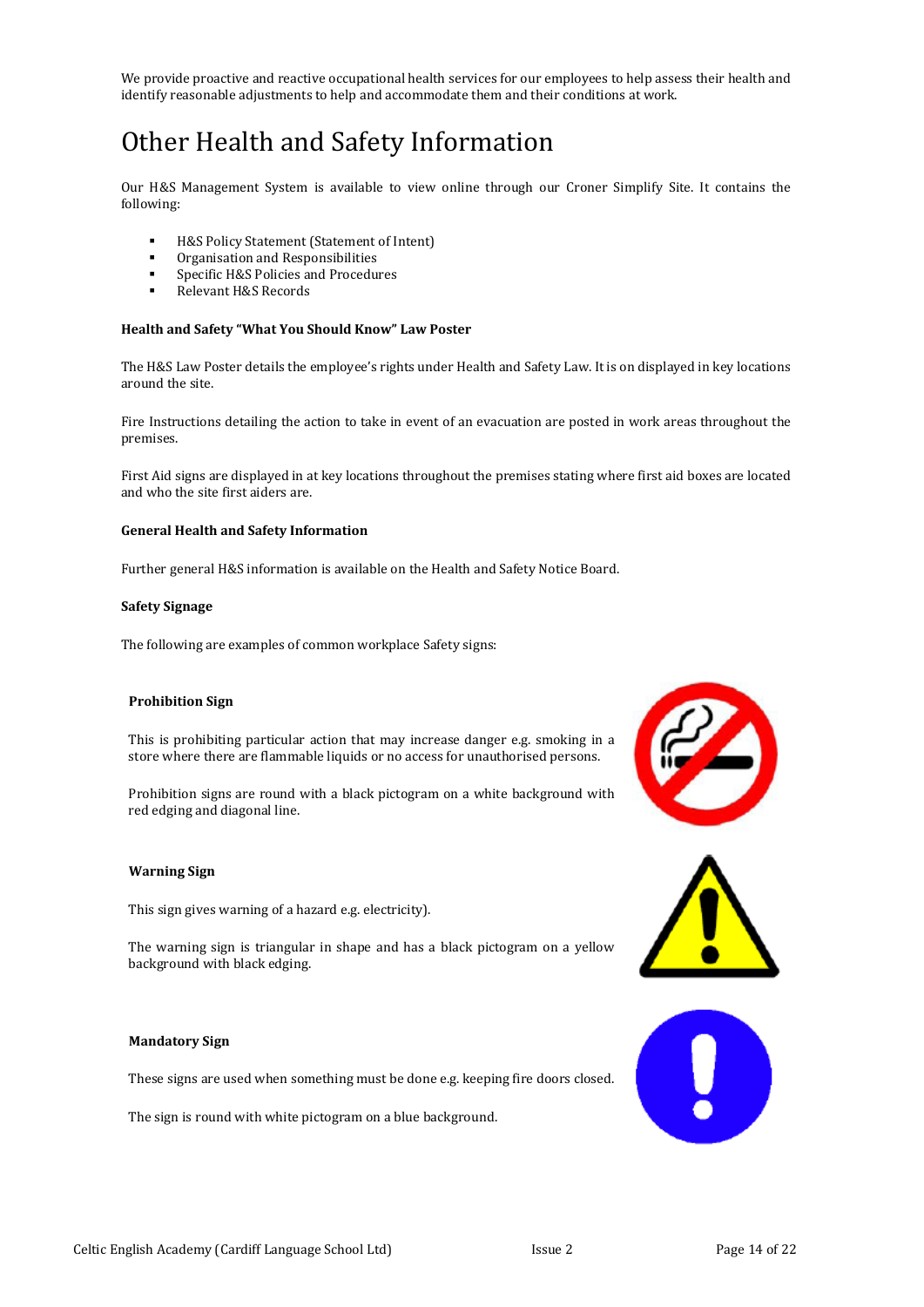#### **Emergency Escape or First-Aid Sign**

These signs give information on "safe conditions" e.g. emergency exits, first aid facilities.



These signs are rectangular or square shape with a white pictogram on a green background.

# <span id="page-15-0"></span>Personal Protective Equipment

We are required to protect our employees from hazards within the workplace. Risk assessment may identify personal protective equipment (PPE) as being part of an overall prevention or control strategy to protect you, but it should always be a last resort.

PPE is all equipment worn or held by people at work to protect them against one or more risks to their health or safety. PPE includes:

Protective clothing such as:

- **Aprons**
- Weather protection
- Gloves
- **Footwear**
- **Helmets**
- High-visibility wear

Protective equipment such as:

- Eye and face protectors
- **Respirators**
- Breathing apparatus
- Safety harnesses.

Employees must use PPE provided in accordance with the training and instructions received.

The PPE should be returned after use to the storage places provided, if possible.

Employees must report any loss or obvious defect in their PPE to the employer as soon as possible.

### <span id="page-15-1"></span>Personal Safety

#### **Who is responsible for personal safety at work?**

Personal safety is a joint responsibility between every employer and their employees. It is important to make sure that you understand any control measures put in place by your line management and be sure to report any incidents relating to personal safety to your line manager.

We believe strongly in the safety of our employees and take a zero-tolerance stance against violence in any form.

#### **Reducing the risks**

There is a lot you can do to reduce the risks to your personal safety and that of others. Thinking in advance about what to do will give you the confidence to respond positively in times of stress and choose the most appropriate course of action, for example:

- Continually assess situations and take action to avoid or reduce risk.
- Avoid actions which may appear aggressive.
- Remember always to trust your instincts Make excuses and leave if required.

#### **Communication**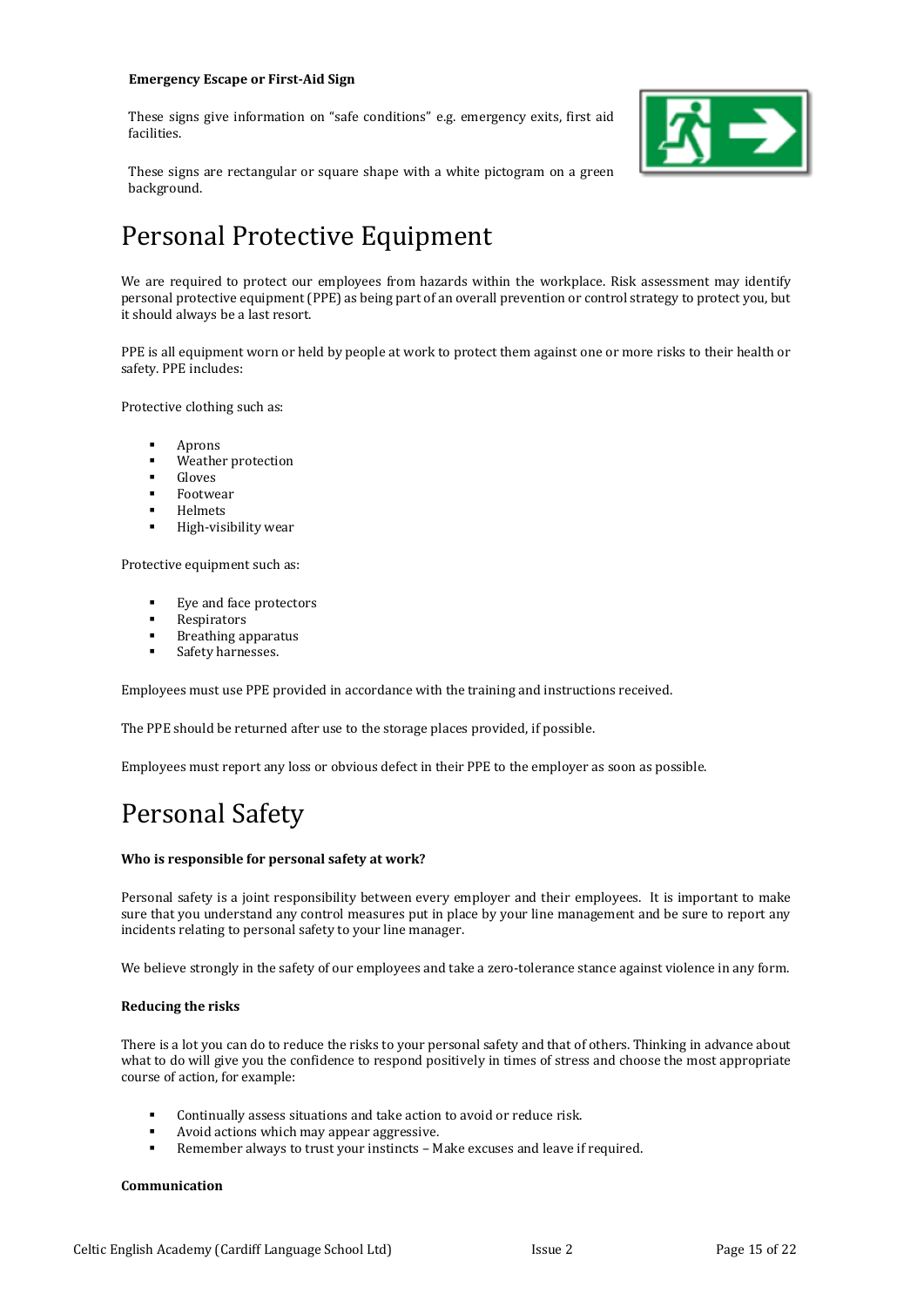Effective communication is one of the best ways to prevent violence or aggression at work. Being aware of the messages people send us through non-verbal communication is part of staying safe. Also being aware of your own body language is important.

#### **P.L.A.N.**

PLAN stands for; Prepare, Look, Avoid and Never. If you think about what to do in difficult situations before they arise you are more likely to respond positively.

#### *Prepare:*

- Before you go anywhere think about where you are going and how you will get there.
- Let someone know where you are going and when you plan to get back.
- If you have an external appointment, make sure you leave the details with a colleague e.g. where you are going and who you are visiting.
- Alternatively put all the details in an accessible diary and/or up on a notice board.
- Advise or phone with any change of plans.

#### *Look:*

- Situations which could be difficult to handle.
- Avoid confrontation: do all you can to defuse a violent or aggressive situation.
- Assess and reassess situations to help you become aware of the risks as early as possible.

#### *Avoid:*

- Look confident, purposeful, and alert.
- Be aware of your surroundings.
- If things go wrong, try not to show it. Take a few moments to calm yourself and re-think.

#### *Never:*

- Assume that it won't happen to you. Don't become complacent.
- Assume that your fears are unfounded. Trust your instincts: they are there to warn you of possible danger.
- Assume that people are what they seem. Appearances can be deceptive.

### Personal Safety for Off Site Visits

#### **Planning a journey**

Every time you set out on a journey:

- Look at a map, plan your route and write down some directions if you are going somewhere new or unfamiliar.
- Let someone know where you are going or leave details in an obvious place, including the time you expect to arrive. Ensure your paper or electronic diary is up to date with details of who you are visiting and the location.
- Check you have enough fuel before making any journey, however short.
- Carry out the safety checks on your vehicles, e.g., oil, water, tyre pressure etc.
- Check that your breakdown membership is up to date.
- Do ensure you have a mobile phone with you to call for help in case of emergencies (remember do not use your phone while driving).

#### While you are driving:

- Keep the doors locked and the windows closed, particularly in slow moving traffic.
- Do not leave valuables on the seat beside you. Use the glove compartment or place them on the floor. Be extra alert at all junctions, stop signs, traffic lights and in slow moving traffic.
- Never pick up hitch-hikers.
- When parking, reverse into the bay so you can pull out quickly and easily.
- Never leave the keys in the ignition, even when you are away from the car for just a few minutes.
- If you see an accident or someone tries to flag you down, ask yourself if it is genuine and if you could really help - it might be best to drive on to report it to the police as soon as possible and safe to do so.
- Do not stop if you feel you are being followed by another vehicle. Drive to a public place and raise the alarm. Consider the benefits of a mobile phone.
- If followed into your own drive do not get out of the vehicle. Ensure the doors are locked and sound your horn to attract attention.
- If a car pulls up alongside you and the occupants try to attract your attention, ignore them and don't make eye contact.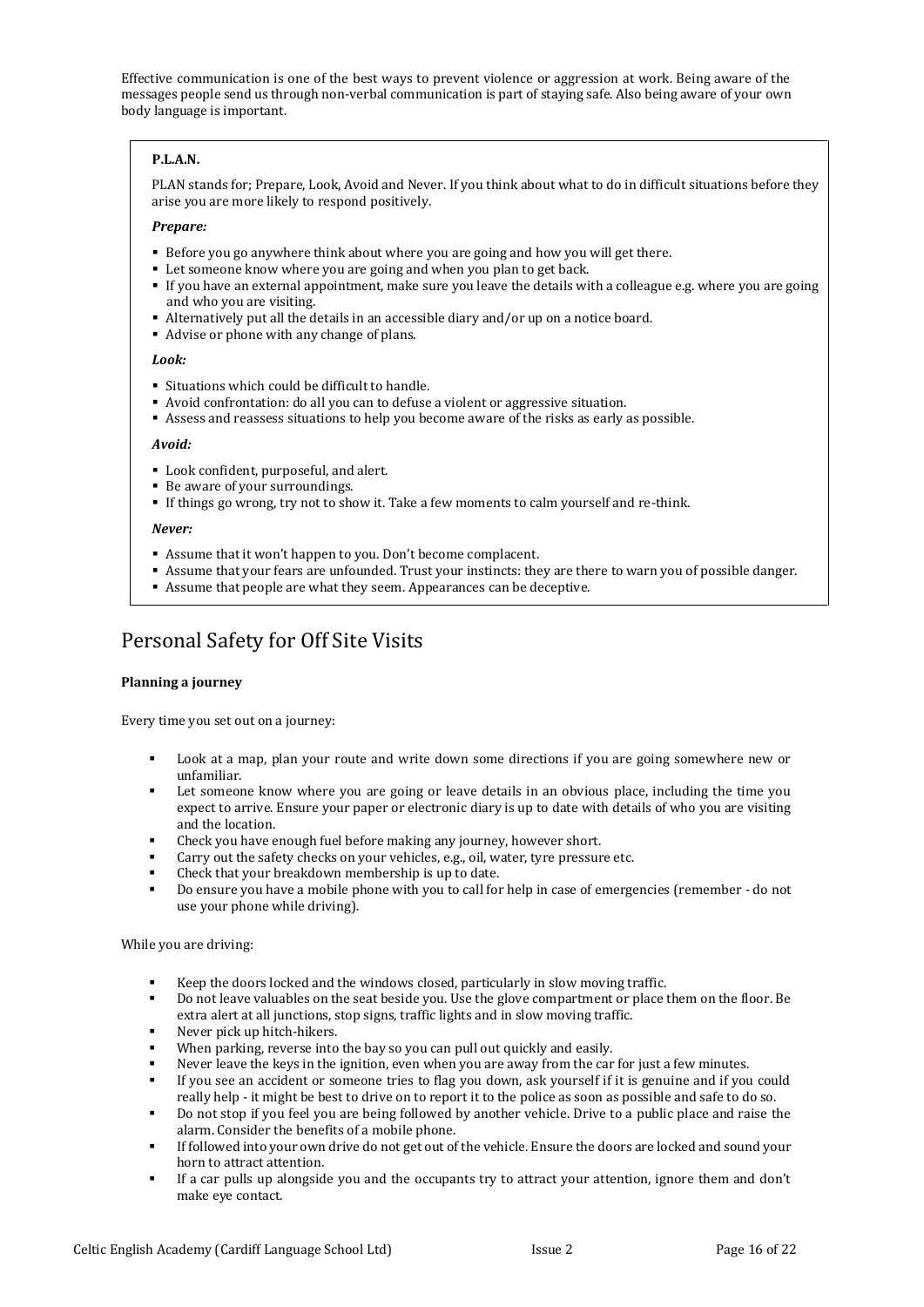If a car pulls in front of you and forces you to stop, never switch off the engine. Stay calm and ensure all your doors and windows are locked. If the driver leaves his car to approach you, reverse as far as you can while continually sounding the horn and activating your hazard lights.

#### If you break down:

- Switch on your hazard lights.
- Pull as far off the road as you can and switch on your hazard lights.
- Use your mobile phone, or walk to the nearest phone and call your breakdown organisation or the police.
- Make sure your passenger are safe do not leave them in the car if you are parked on a hazard spot

#### **Parking your car**

- Avoid using poorly lit car parks. Whenever possible, choose a manned car park and park as close as you can to the attendant.
- Reverse into the space. It would allow you to exit the car park quicker on your return.
- Make sure the interior light is working. Shut all windows and sunroof. Lock all doors.
- Note exactly where you have parked your car.
- If you collect a ticket on entering the car park, do not leave it in the car, as this will make it easier for a thief to steal your vehicle.
- When returning to your car, have your keys ready so that you can get in quickly.
- Once you are in the car lock the doors immediately and drive off quickly.
- Lock all the doors every time you leave your car.
- Never leave vehicle documents in your car.
- Do not leave any luggage or valuables on display, as they will catch the eye of the opportunistic thief.

#### **On foot**

Many of us feel most vulnerable when on foot, but if you learn to recognise potential dangers you can usually avoid them. The following are sensible precautions:

- Try to avoid being out and about on your own, particularly after dark.
- Radiate confidence not vulnerability.
- Walk facing the oncoming traffic to prevent you being followed by vehicles without your knowledge.
- Avoid taking shortcuts along dark alleys, parks or wasteland. Keep to the middle of the pavement away from car doors and hedges. Use only well lit, busy roads.
- Always carry a personal attack alarm.
- If possible arrange to go home with a friend.
- Let someone know what time you expect to be home.
- Do not hitch-hike or accept lifts from strangers.
- Cover up expensive looking jewellery.
- Do not carry large amounts of cash or important documents such as your passport unless you need them.
- Try not to use a personal stereo you are less aware of those around you and of traffic.
- Try to avoid using your mobile phone in plain sight they are easy targets for 'grab and run' thieves.

If you think you are being followed:

- Cross over the road, if you are followed, cross back again.
- If you are still concerned, go to the nearest public place, a shop, pub or house with lights on and call the police on 999.
- Do not use enclosed pay-phones, in which you could become trapped.
- If someone tries to grab your possessions, do not resist. Try to get a good look at them, and then call the police, giving your location, the description and the direction the assailant went off in.

If you are threatened:

- Set off your personal alarm.
- Scream and shout.
- Get away as quickly as possible.
- Always ring the police immediately having retreated to a place of safety. Don't leave it until you get home.
- If a vehicle is involved try to note the make, colour and registration.

#### **Using public transport**

Always wait for a bus or train in a well-lit place, near other people if possible.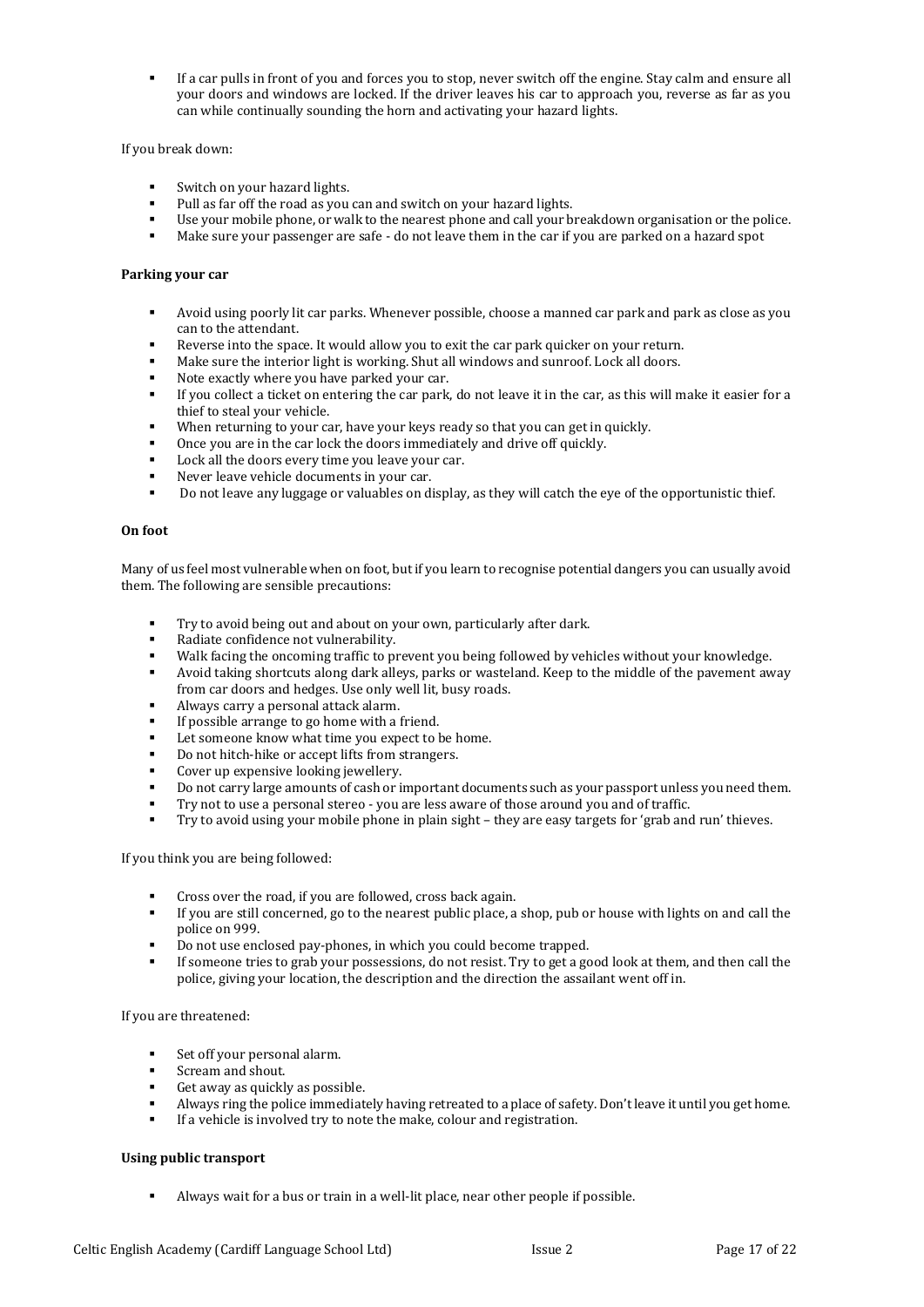- Try to avoid waiting at isolated bus stops.
- On a bus or coach, sit as close as possible to the driver.
- Have your pass or the correct change in your hand, so that your wallet is out of sight.
- Do not sit in an empty compartment on a train or tube.
- Do not leave your handbag loose on your lap or on the seat next to you.
- If you feel threatened, try to get away from the situation, either by moving seats or by getting off at the next stop.
- If the danger worsens, make as much noise as possible to attract the driver's attention or sound the emergency alarm.

#### **On site**

- If you are ever alone e.g. working early or late, does anyone know that and when you plan to leave?
- Are there areas where you feel uneasy e.g. poorly lit entrances, corridors, car parks away from the main block?
- Are there main entrances to the site which are open at all times? If so, what checks are there on all movements in and out of the venue?
- Do you know what to do if you encounter an aggressive situation?

### Dealing with Aggression and Violence

We take all instances of violence seriously. Violence in the workplace includes not only physical assault but also verbal aggression and intimidation. Our employees are not expected to accept any form of violence in the course of their employment.

If you find yourself in a potentially violent situation:

- Assess the situation and try to anticipate whether aggression may lead to violence.
- Do not meet aggression with aggression, this only leads to confrontation and increased likelihood of violence.
- If you feel that you cannot diffuse the situation then get away, but try to remain aware of your situation.
- Tension and stress can make you behave unpredictably try to keep calm.

## <span id="page-18-0"></span>Portable Electrical Appliances

Typical items of portable and transportable appliances used for work are as follows.

- All hand-held mains-powered tools.
- Office equipment including computers, monitors, printers, fax machines, photocopiers, shredding machines and vending machines.
- Kitchen appliances (white goods) including fridges, freezers, microwaves, ovens and kettles.

All Portable Electrical Appliances shall be tested at regular intervals by a portable appliance testor. For home based workers a visual inspection by the user is required until equipment cables are required to be brought in for testing by the portable appliance tester.

Any defects or problems must be reported to the users line manager and the equipment not used untill it has been replaced or fixed.

#### **Portable Appliance User Visual Inspection**

A visual inspection of portable appliances will detect the majority of defects that can cause danger.

The typical defects to look for are:

- Damage to cable coverings: cuts and abrasions (apart from light scuffing)
- Damage to plugs: casing cracked or pins bent
- Non-standard joints in cables: taped joints, connector blocks
- Outer covering (sheath) of the cable not being gripped where it enters the plug or the equipment (look to see if the coloured insulation of the internal wires are showing)
- Equipment being used in conditions where it is not suitable: wet or dusty environments
- Damage to the outer covers of the equipment or obvious loose parts or screws
- Overheating: burn marks or staining.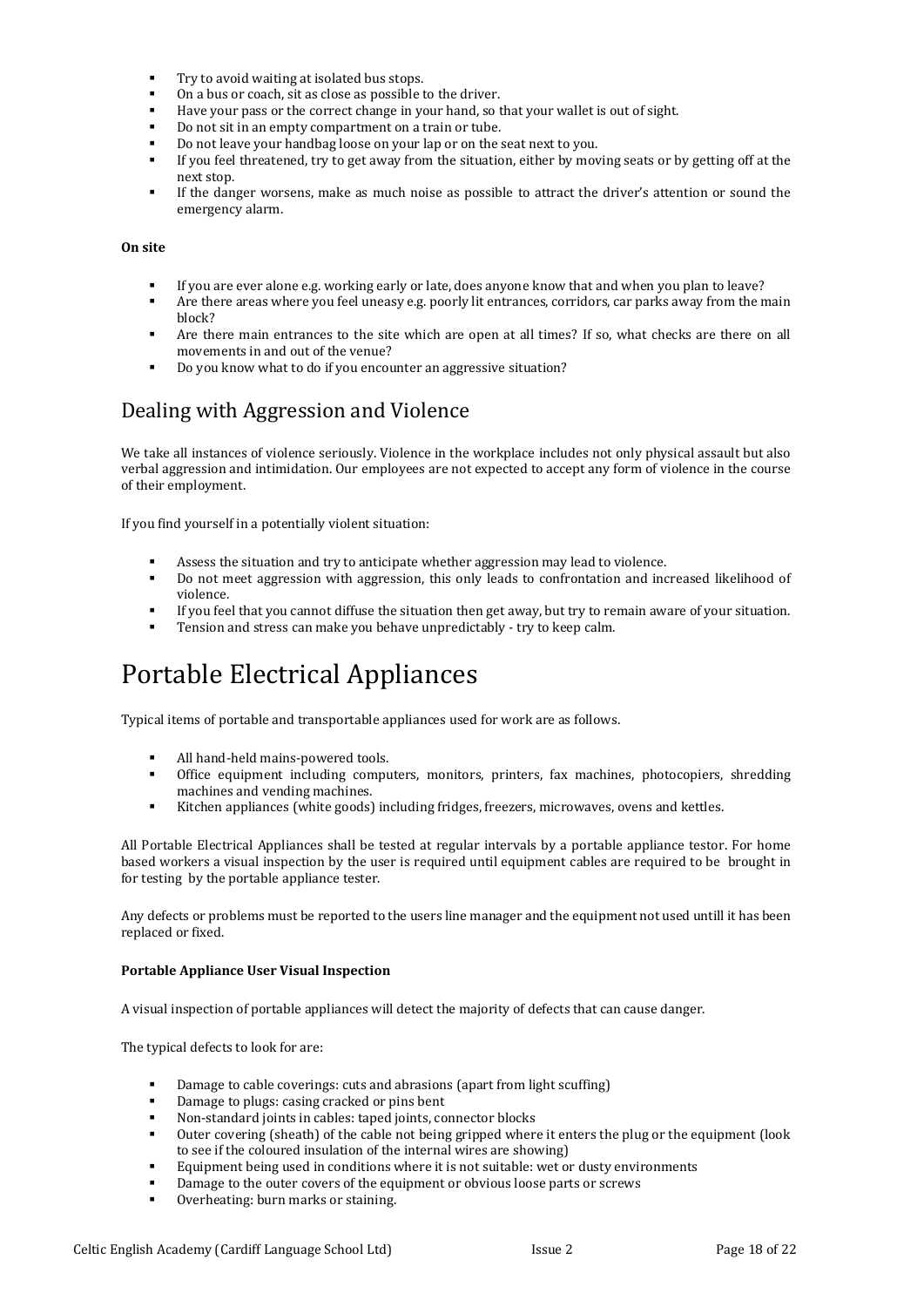### <span id="page-19-0"></span>Pregnancy at Work

#### **Talk to your doctor, midwife or occupational health professional**

As soon as you know, or think, that you are pregnant, or if you have just given birth or are breastfeeding, discuss the nature of your work with your doctor, midwife or occupational health professional. This is particularly important if you are experiencing problems with your condition. The doctor, midwife or occupational health professional may be able to offer some practical advice or can write and inform your employer (with your consent) of any restrictions necessary to ensure your health and safety.

#### **Inform Human Resources**

As soon as you can, inform the Human Resources department in writing of your condition, even if you do not wish anyone else to know — The Company is legally bound to keep the information confidential. We are only obliged to alter your working conditions, hours of work or suspend you if you have provided the necessary information in writing.

We are entitled to ask for confirmation of your condition, in which case you must obtain a MatB1 certificate from your doctor or midwife to this effect within a reasonable period of time.

#### **Participate in the risk assessment**

A Health and Safety responsible person shall carry out an assessment of the risks you are, or are likely to be, exposed to in your work activities and workplace. You should be involved in the assessment process. You should provide the risk assessor with any information relating to your condition that could affect the assessment, especially if the associated risks are increased.

#### **Follow control measures**

The risk assessment will identify what measures we need to take to protect you and your baby's health and safety. You should be told what the risks and control measures are and what you actually have to do.

#### **Report any shortcomings or changes**

If you feel that the measures put in place do not protect you or if you have any concerns about your health and safety because of your condition, you must report them to Human Resources and your manager immediately.

#### **Report adverse incidents**

You must report any accident or incident at work to your employer immediately.

# <span id="page-19-1"></span>Risk Assessment & Safe Systems of Work.

We have a duty to carry out suitable and sufficient risk assessments of risks to health and safety of our employees and others. The risk assessments identify health and safety hazards, who might be harmed from the hazard, what control measures are already in place to control the hazard and resulting risk, and also the identification of additional control measures that may need implementing to reduce the risk further.

- Ensure you read and understand the risk assessment(s) of your work activities. Such assessments may also include specific risk assessments such as manual handling, control of substances hazardous to health or display screen equipment.
- Ensure you implement the required control measures identified in the risk assessment to ensure the risk is controlled
- Ensure you work in accordance with any established safe systems of work. A safe system of work is a planned work sequence that avoids expose persons conducting the work to danger.
- Report to your line manager any uncontrolled risks that you feel may pose a danger to your health and safety.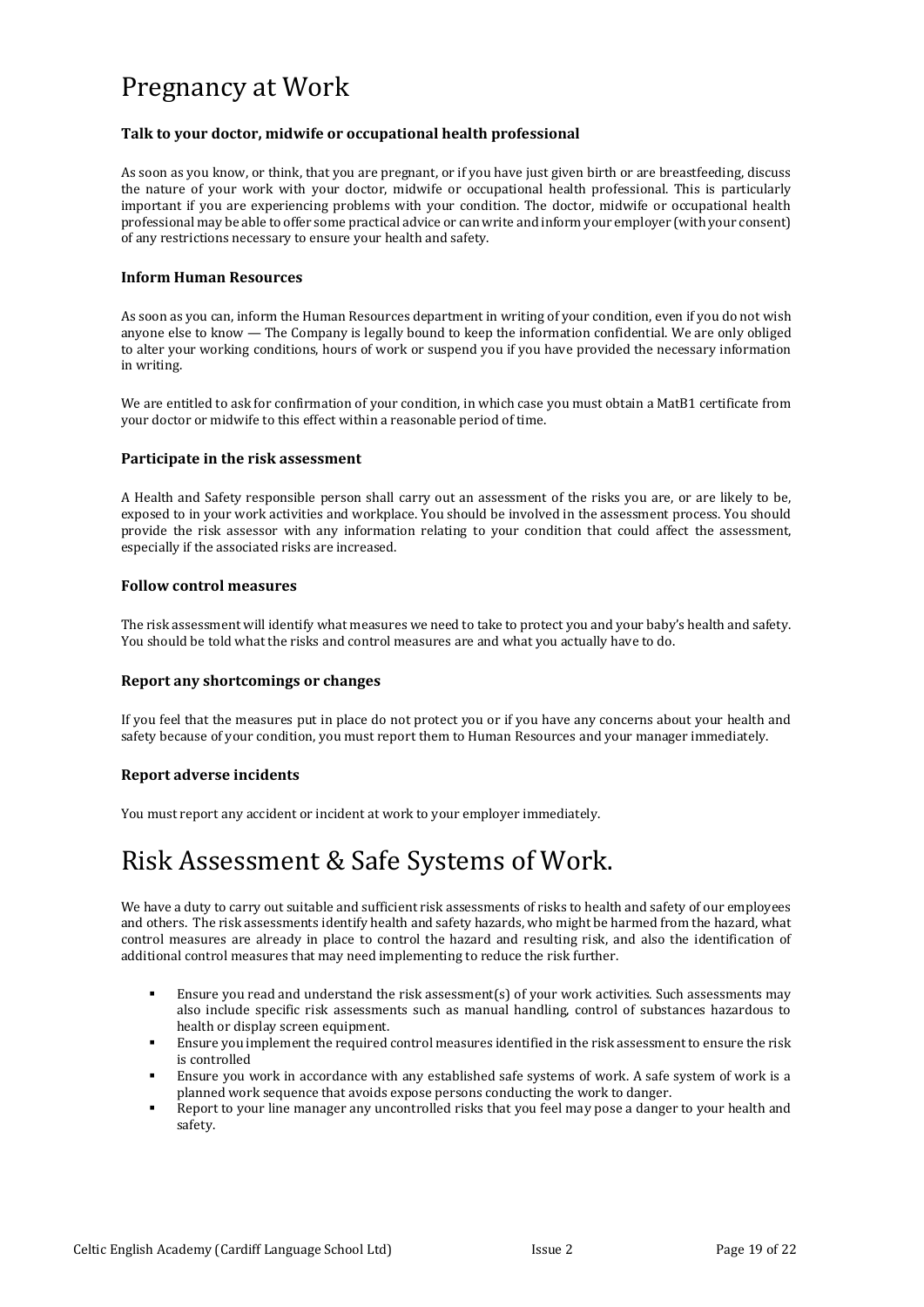# <span id="page-20-2"></span>Smoking at Work

Smoking at company premises is not permitted.

Smoking is not permitted in company cars or in vehicles where there is anyone else in the vehicle.

### <span id="page-20-1"></span>Stress at Work

If you feel you are suffering from work related stress or you notice a colleague suffering then speak to your line manager or site Human Resources Advisor if you feel you cannot talk to your line manager.

Common signs that an individual is experiencing stress include the following:

- The individual becomes withdrawn
- The standard of the individual's work suffers
- The individual calls in sick more frequently
- The individual's timekeeping alters they may start coming in very early or working very long hours
- The individual becomes short-tempered, irritable or cynical.

## <span id="page-20-0"></span>Slip Trips & Falls

Over a third of all serious injuries in the workplace involve slips and trips on the same level, and a quarter of workplace fatalities involve falls from over 2m in height.

#### **Main Causes of Slips, Trips and Falls**

Slips often take place when there is not effective contact between a shoe sole and the floor surface. This can be due to:

- Faults with the floor surface
- An inappropriate floor surface
- Inappropriate footwear or contamination between the shoe sole and the floor surface such as mud, oils, greases and water.

Trips, on the other hand, occur when an obstruction prevents the normal movement of the foot and this results in a loss of balance, eg objects left on the floor, uneven floor surfaces and poorly maintained floor surfaces.

- Ensure spillages are cleaned up immediately
- Do not leave obstacles, trail cables in walk ways
- Report any slip trip or fall hazards such as faults with floors or obstructions to your line manager
- Ensure you footwear is not contaiminated

Working at height must be avoided where possible but if require it must be properly planned (including the selection of equipment), appropriately supervised and carried out in a manner which is, so far as is reasonably practicable, safe

### <span id="page-20-3"></span>Visitors & Contractors

Workplace hazards can put visitors even more at risk than employees, since visitors are likely to be unfamiliar with the particular hazards and activities of the workplace. Occupiers of a premises have a duty of care to visitors whilst on site.

It is important to identify if any visitors to company premises have any disabilities that may need to be taken into account especially in an emergency evacuation situation.

- Ensure your visitors sign the visitors book on entry and exit to the premises and wear a visitors badge
- If you invite visitors on site then ensure they are aware of parking requirements and when on site they are supervised and informed of the location of the welfare facilities and emergency evacuation procedures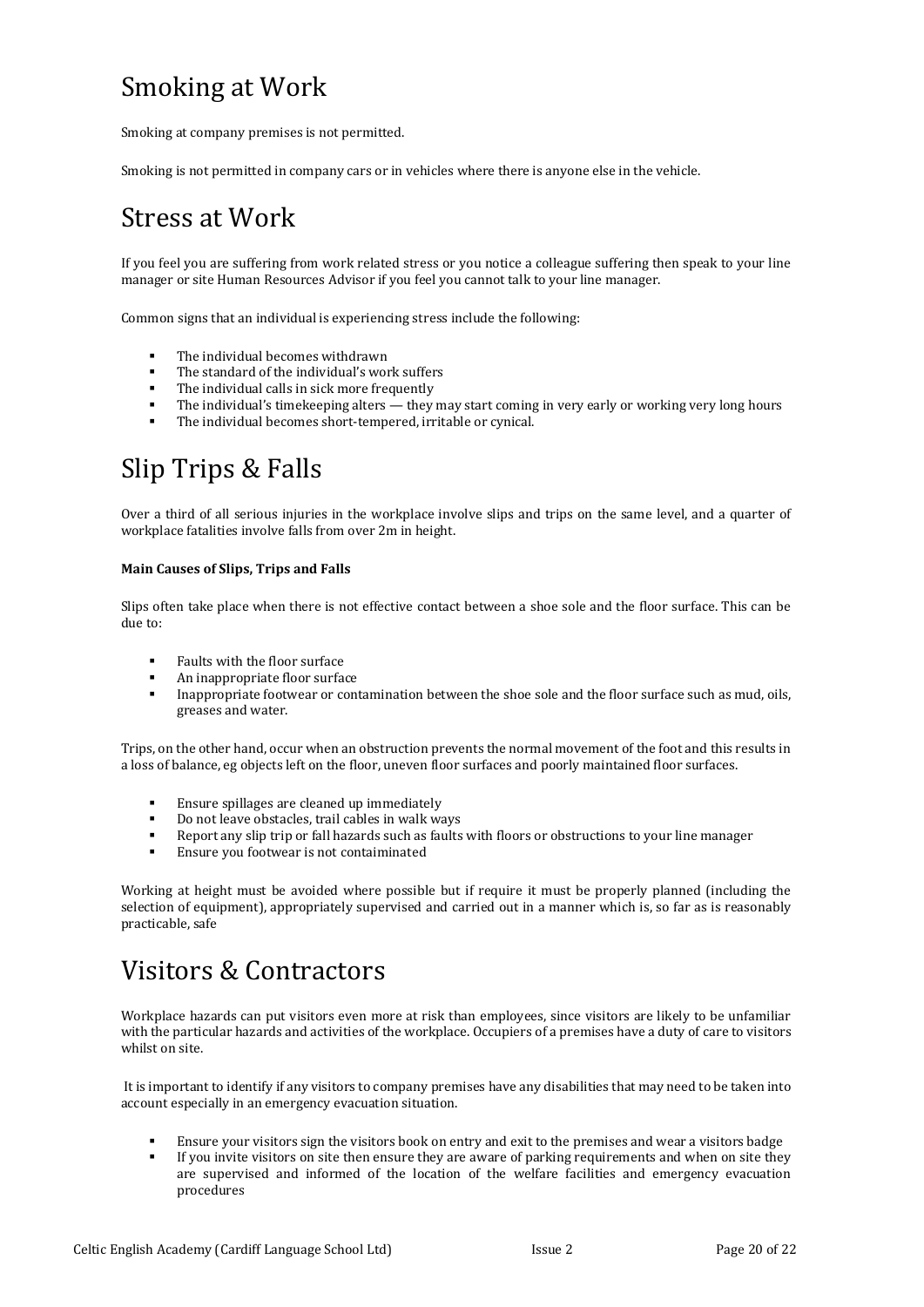Contractors may be working on site undertaking building or maintenance work under the responsibility of key persons within the organisation.

If you see a contractor working unsafely or have any other problems with contractors please contact your line manager or the site H&S responsible person

Members of staff must observe any warning signs and barriers put up by contractors and must not try to walk through contractors' working sites.

Members of staff whose role requires them to engage contractors should refer to the health and safety management system Contractors Procedure.

### <span id="page-21-1"></span>Working on other Premises

When visiting or working on other premises that you may be unfamiliar with it is important that you take into account different hazards you may be exposed to. To reduce risks to your health and safety while on other premises ensure:

- You adhere to the premises health and safety rules and instructions and any requirement to wear personal protective equipment.
- You work to safe working practices and implement risk assessment control measures.
- You do not enter any areas that are out of bounds
- You report any accidents you may have whilst working on other premises at the premises where the accident took place, inform your line manager and ensure it is noted in our company accident book.

### <span id="page-21-2"></span>Work Equipment

The term 'work equipment' covers a wide range of items such as machinery, printers, computers, telephones, hand held tools, lifting equipment, step ladders, and vehicles.

There are many hazards associated with work equipment, which vary according to the type of equipment and the environment in which it is used. The following are examples of the most commonly found hazards:

- Trapping, entanglement or contact with dangerous parts of machinery.
- Being struck by falling or flying objects.
- Inadequate or faulty controls.
- Stored energy.

Regarding All Work Equipment:

- If you use, clean, maintain, set up or drive something as part of your work, then the item is probably "Work Equipment".
- The equipment must be suitable for the purpose intended.
- Where appropriate, it must be erected or dismantled safely in accordance with the manufacturer's instructions.
- Only authorised persons should use and maintain equipment.
- Users and supervisors must be provided with adequate information, instruction and training regarding the use of the equipment.
- Dangerous parts of equipment must be properly guarded and precautions taken against other operating hazards. Guarding must never be removed.
- Adequate control systems and controls must be provided, together with means of power isolation.
- Do not use a piece of work equipment if you do not have sufficient knowledge of the equipment or have not been trained how to use it.

### <span id="page-21-0"></span>Young Persons

A young person is someone who is under the age of 18. In practice, a young person is accepted as someone who is between the minimum school leaving age (usually 16 years, although they can be 15 years, depending on their birth date) and 18 years.

In order to ensure that young people can work without any unacceptable risks to their health and safety, employers must be aware of: